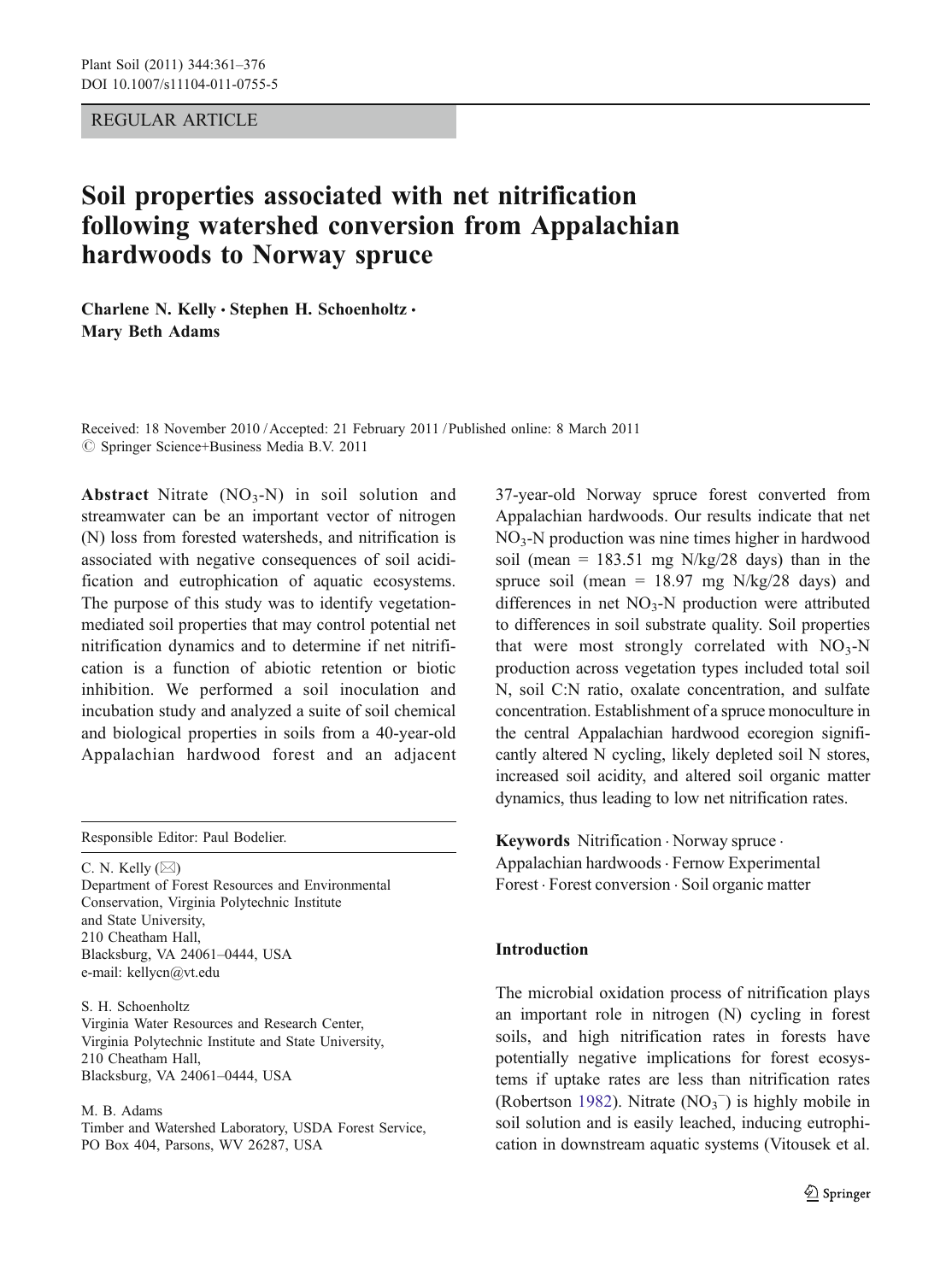[1982\)](#page-15-0). Oxidation of  $NH_4^+$  also produces acidity ( $H^+$ protons), thus decreases soil pH, increases mobility of phytotoxic  $Al^{3+}$ , and displaces important base cations such as  $Ca^{2+}$  and  $Mg^{2+}$  from the soil complex (Fenn et al. [1998;](#page-13-0) Christ et al. [2002\)](#page-13-0).

Many ecological studies have had goals of determining which properties of a forest ecosystem influence the capacity to retain N (e.g. Vitousek and Matson [1985;](#page-15-0) Peterjohn et al. [1999;](#page-14-0) Lovett et al. [2002;](#page-14-0) Goodale and Aber [2001](#page-13-0); Christopher et al. [2008,](#page-13-0) Ross et al. [2004](#page-14-0)), though our understanding of mechanisms of the net production of mobile  $NO_3$ <sup>-</sup> across sites is still incomplete. Nitrogen can be immobilized through either biotic or abiotic mechanisms (Bengtsson et al. [2003\)](#page-13-0), with biotic incorporation into organic matter thought to be the largest component of N immobilization, and clay fixation of  $NH_4^+$  comprising only about 10% of N (Drury and Beauchamp [1991\)](#page-13-0).

Many ecosystem factors have been identified that can influence net nitrification rates in forest soils, as reviewed by Ste-Marie and Pare ([1999](#page-14-0)). These include temperature, water availability, soil acidity, availability of suitable substrate, nutrient limitations, successional stage of vegetation, and/or alleleopathic inhibition of nitrifier microbial populations. For example, in a Norway spruce (Picea abies) stand in Finland, immobilization of mineral N was linked to allelochemical inhibition through volatile organic compounds (terpenes) exuded by Norway spruce, which directly inhibited nitrification, thus resulting in very low nitrate leaching from the stand (Paavolainen et al. [1998](#page-14-0)). Also, soil pH significantly affects nitrification, with soils of  $pH \leq 5.3$  generally exhibiting relatively low net nitrification (e.g. Carlyle et al. [1990;](#page-13-0) Ste-Marie and Pare [1999](#page-14-0)). However, other studies have shown net nitrification to occur even in soils with pH <3.0 (Robertson [1982;](#page-14-0) De Boer and Kowalchuk [2001\)](#page-13-0).

Soil C:N ratio is also often cited as a factor that influences nitrification in forest soils, and lower soil C:N was associated with high gross and net nitrification rates in eight forested sites across the northeastern US (Ross et al. [2004](#page-14-0)). However, other studies have shown that C:N of mineral soil may not be a strong indicator of net nitrification, which may be better explained by temporal and spatial patterns of temperature and moisture (Bengtsson et al. [2003\)](#page-13-0). Furthermore, in the NITREX study in Europe, sites with the

lowest C:N ratio exhibited the greatest rates of  $NH_4^+$ immobilization (Tietema et al. [1998](#page-15-0)). This was attributed to effects of a higher mycorrhizal fungi abundance in the soils with high C:N ratio, which upon sieving, released relatively high amounts of inorganic N (Gundersen et al. [1998](#page-13-0)). Organic matter quality (i.e., as measured by lignin concentration) has also been correlated with nitrification (Huang et al. [2004](#page-14-0)), and organic matter quality is often mediated by tree species (Fitzhugh et al. [2003](#page-13-0)). For example, litter high in lignin produces phenolics that more rapidly incorporate N abiotically into stable soil organic matter, as observed beneath oak (Quercus spp.) and beech (Fagus grandifolia) (Fitzhugh et al. [2003](#page-13-0)).

It was previously documented that in situ potential net nitrification rates were dramatically different in soils of two nearly adjacent watersheds at the USDA Forest Service Fernow Experimental Forest (FEF), West Virginia, US. Mean annual net nitrification rates of 144.8 and 4.2 kg  $NO_3-N/ha/yr$  were measured in a watershed with native hardwoods (WS7) and a watershed with planted Norway spruce (WS6), respectively (Kelly [2010](#page-14-0)). These watersheds are of similar size and geomorphology and have nearly identical management histories, soil, and climate, differing primarily by vegetation cover (Kelly [2010\)](#page-14-0). Additionally, divergent patterns in N export have been documented from these two watersheds. Mean annual stream  $NO<sub>3</sub>-N$  export from the hardwood watershed is nearly 14 kg/ha, whereas stream  $NO<sub>3</sub>-N$  exports from the spruce watershed have been nearly zero for 20 y (mean =  $0.18 \text{ kg/ha/yr}$ ) (Adams et al. [2003;](#page-13-0) Kelly [2010\)](#page-14-0). In contrast to the N export patterns associated with these spruce and hardwood stands within the FEF, several spruce forests in Europe exhibit stream  $NO<sub>3</sub><sup>-</sup>$  export that greatly exceeds the  $NO<sub>3</sub><sup>-</sup>$  export of associated hardwood forests (generally P. abies versus European beech, Fagus sylvatica; see review by Gundersen et al. [2006](#page-14-0)).

The goal of our research was to identify key soil properties that influence potential net nitrification dynamics in these watersheds. Specifically, a soil inoculation and incubation study was performed under controlled laboratory conditions to (1) determine if the variation in net  $NO<sub>3</sub>-N$  production in these soils can be attributed to inhibition of nitrifying microbes by compounds produced in spruce vegetation or to incorporation of N compounds into organic substrate within the spruce soils and (2) identify soil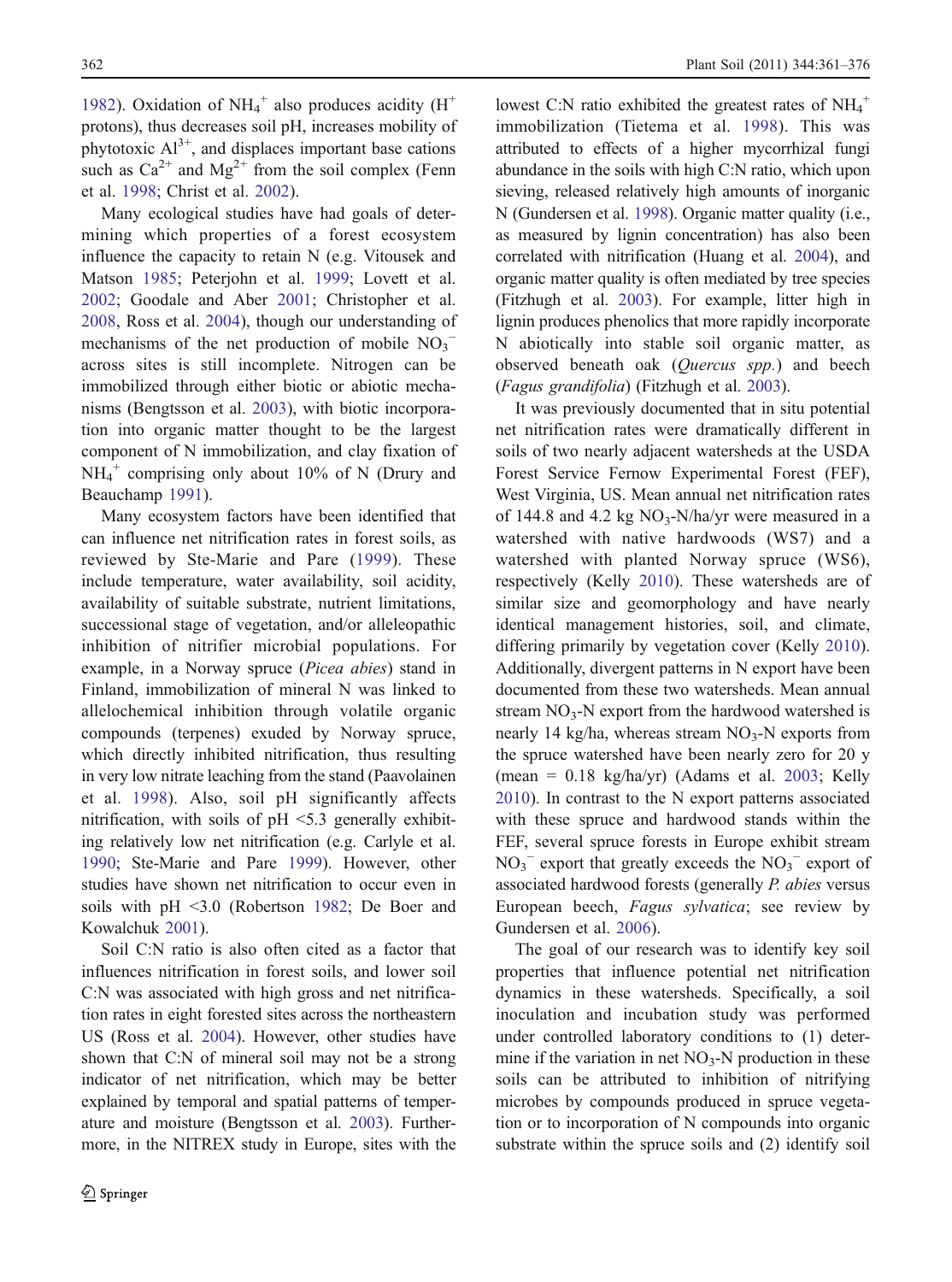properties that are associated with the divergent rates of NO3-N production exhibited in these watersheds. It was hypothesized that differing soil C compounds associated with the hardwood and spruce systems vary as suitable microbial substrate and determine differing rates of net  $NO<sub>3</sub>-N$  production noted between these two watersheds.

## **Methods**

#### Description of the watersheds

The soils used in this incubation study were collected from two watersheds located within the FEF (WS6 and WS7) near Parsons, West Virginia, USA. Soils in both watersheds are mapped mainly as Calvin series (Calvin channery silt loam; Calvin loamy-skeletal, mixed, active, mesic typic Dystrudept) (Soil Survey Staff USDA NRCS web soil survey [2010](#page-14-0)), derived from shale, siltstone, and sandstone parent material. For a complete description of these nearly adjacent watersheds and management histories, see Kelly ([2010](#page-14-0)). Both watersheds were clearcut logged in sections, beginning in 1964 and concluding in 1967, and maintained vegetation-free using herbicides until 1969.

Watershed 6 (22 ha) was planted with Norway spruce in 1973, whereas WS7 (24 ha) was managed for natural regeneration of the native hardwood forest beginning in 1970. After nearly 40 years of growth, WS6 is now a closed-canopy spruce forest with dense stand structure and a litter layer characteristic of natural conifer stands (mor-type). The forest floor is characterized by a relatively thick horizon (approximately 2–8 cm) of non-decomposed needles above further decomposed organic material of spruce origin. Mean basal area stocking is  $23 \text{ m}^2/\text{ha}$ . There are few other forest tree species in WS6, with sparse patches of green briar (Smilax sp.) and few individual hardwood trees including black locust (Robinia pseudoacacia, 0.99% of total basal area), yellow poplar (Liriodendron tulipifera,1.8% of total basal area), red maple (Acer rubrum, 0.40% of total basal area), and sourwood (Oxydendron arboreum, 0.35% of total basal area). Nonetheless, the forest vegetation is a relatively homogeneous monoculture of Norway spruce.

The hardwood watershed (24 ha) is dominated by yellow-poplar, red oak (Quercus rubra), and red maple, with an under-story of dogwood (Cornus florida), striped maple (Acer pensylvanicum), magnolia (Magnolia acuminata), and several species of fern. Mean basal area in WS7 is  $17 \text{ m}^2$ /ha (Kelly [2010](#page-14-0)).

# Soil incubation design

Sampling transects were established perpendicular to the topographic contour lines, from the stream towards the upper reaches of each watershed on both sides of the stream (Fig. 1). Three transects were established on both sides of each stream (6 transects per watershed) to capture possible effects of aspect on soil characteristics. For the incubation experiment, soil samples were collected from the A-horizon (0– 10 cm) following removal of the O-horizon from both WS6 and WS7, at each transect from locations 1 m (riparian) and 60 m (upland) from the stream channel (Fig. 1).

Soil from each watershed at each sampling site was collected in February 2008, and mixed to form a composite sample for each watershed and landscape position. Within 7 days of collection, soils were sieved through 2 mm mesh and allowed to air dry to approximately 50% water content by weight as measured by percent weight loss at 105°C after 24 h



Fig. 1 Proximity of study watersheds WS6 (Norway spruce) and WS7 (native hardwoods) within the Fernow Experimental Forest, WV and locations of transects and soil collection sites within each watershed (indicated by black circles)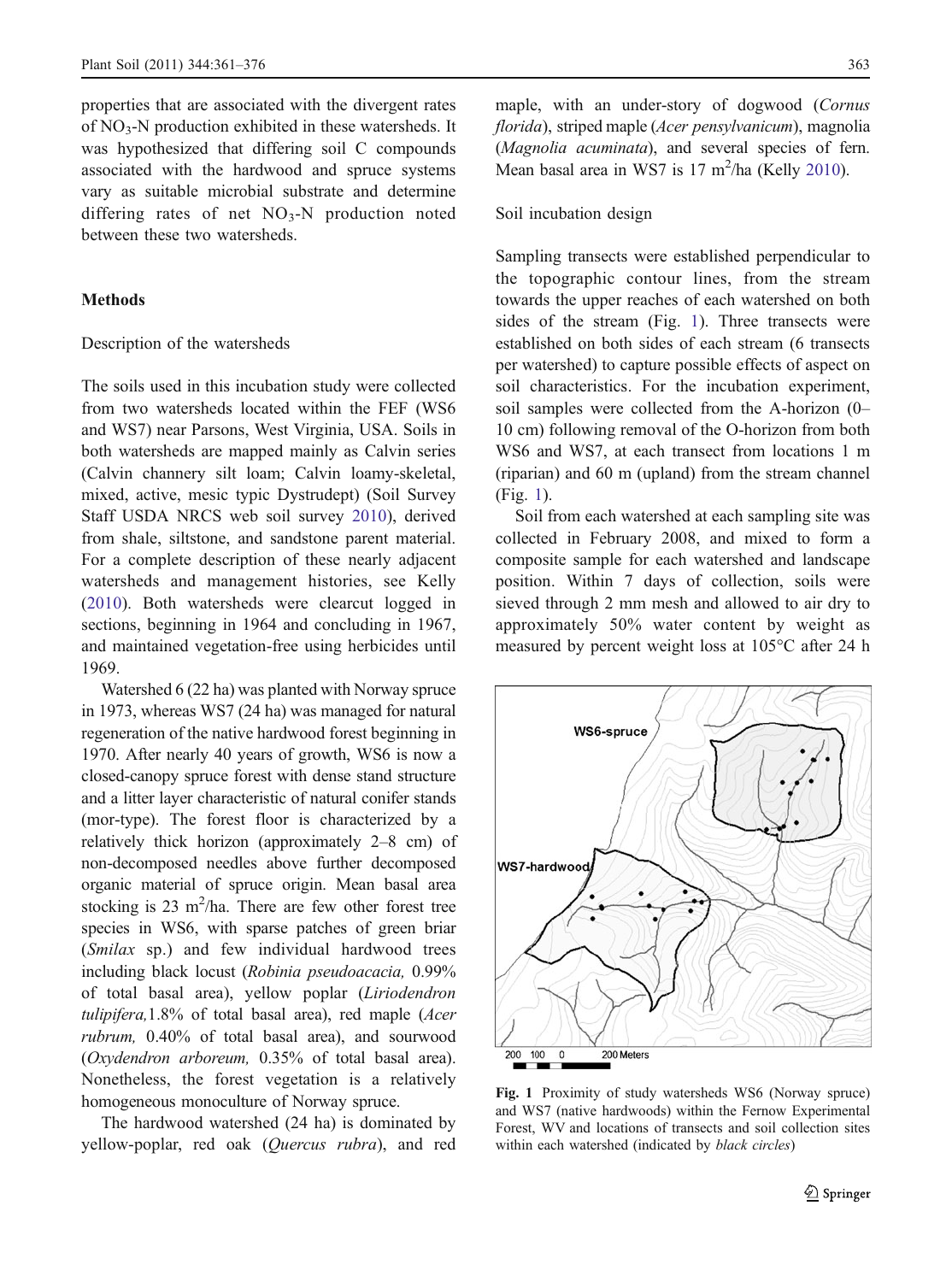<span id="page-3-0"></span>(Table 1). Incubation mixtures were achieved by mixing soils in ratios to form a total equivalent dry weight of 500 g in the following ratios: 1:0, 0.75:0.25, 0.5:0.5, 0.25:0.75, and 0:1 hardwood: spruce (Ste-Marie and Pare [1999](#page-14-0)). Soil mixtures were placed in sealable plastic bags to minimize moisture loss (Fitzhugh et al [2003](#page-13-0)) and were aerated daily to prevent development of anaerobic conditions. No significant changes in soil moisture were noted throughout the incubation, as measured weekly by weight. Three replicate incubation mixtures for each landscape position were used in this experiment  $(n=3)$ 

Table 1 Measured values for all soil chemical and biological properties and Spearman's correlation coefficients as associated with soil net nitrification after 28 days incubation from five soil mixtures (H, 2, 3, 4, and S)

| Soil property                             | Soil mixture           |                              |                              |                     |                       | Spearman's | Prob.     |
|-------------------------------------------|------------------------|------------------------------|------------------------------|---------------------|-----------------------|------------|-----------|
|                                           | H                      | 2                            | $\overline{3}$               | $\overline{4}$      | S                     | $\rho$     | $> \rho $ |
| Total soil $C$ (g/kg)                     | 85.56 (4.59)           | 84.16 (3.90)                 | 78.59 (1.96)                 | 77.99 (2.69)        | 79.36 (3.84)          | 0.34       | 0.0725    |
| *Total soil N (g/kg)                      | 6.30 $(0.42)^a$        | 5.91 $(0.37)$ <sup>ab</sup>  | 5.15 $(0.18)^{bc}$           | 4.69 $(0.11)^c$     | 4.32 $(0.12)^c$       | 0.94       | < 0.0001  |
| *C:N ratio                                | 13.66 $(0.35)^{\circ}$ | 14.33 $(0.44)$ <sup>bc</sup> | 15.33 $(0.58)^{bc}$          | 16.59 $(1.01)^{ab}$ | 18.43 $(1.03)^a$      | $-0.89$    | < 0.0001  |
| *Hydrophobic C<br>$(\%$ of total DOC)     | 68.71 $(4.49)^a$       | 68.85 $(2.02)^{ab}$          | 73.31 $(2.86)^{ab}$          | 76.20 $(3.31)^b$    | 84.05 $(3.20)^b$      | $-0.62$    | 0.0003    |
| *Hydrophobic N<br>$(\%$ of total DN       | 23.02 (1.35)           | 22.74 (1.36)                 | 17.60(3.62)                  | 23.10 (1.64)        | 15.87(2.57)           | 0.47       | 0.0098    |
| pН                                        | 3.81(0.04)             | 3.82(0.04)                   | 3.83(0.05)                   | 3.85(0.05)          | 3.83(0.04)            | 0.13       | 0.496     |
| Exchangeable acidity<br>(cmola/kg)        | 5.65(0.45)             | 4.97(0.31)                   | 5.11(0.37)                   | 5.17 (0.39)         | 5.47(0.17)            | $-0.15$    | 0.4275    |
| Exchangeable Al <sup>3+</sup><br>(mg/kg)  | 448.97 (53.21)         | 435.59 (65.92)               | 378.81 (24.67)               | 425.76 (55.78)      | 409.74 (52.16)        | $-0.10$    | 0.6237    |
| *Sulfate (mg/kg)                          | $10.22$ $(3.47)^{ab}$  | $8.21(0.31)^b$               | 10.21 $(0.34)$ <sup>ab</sup> | 11.73 $(1.46)^{ab}$ | 29.80 $(10.21)^a$     | $-0.73$    | < 0.0001  |
| *Oxalate (mg/kg)                          | $0.79(0.03)^{ab}$      | $0.80~(0.06)^a$              | $0.62$ $(0.03)^{bc}$         | $0.49(0.04)^c$      | $0.57(0.05)^c$        | 0.70       | < 0.0001  |
| Citrate $(mg/kg)$                         | 1.14(0.83)             | 8.24(7.18)                   | 0(0)                         | 9.01(5.49)          | 0(0)                  | 0.29       | 0.1297    |
| Formate (mg/kg)                           | 2.08(0.13)             | 2.00(0.07)                   | 2.56(0.30)                   | 2.30(0.34)          | 2.08(0.09)            | $-0.10$    | 0.5916    |
| Lactate                                   | 1.55(0.08)             | 2.21(0.15)                   | 2.05(0.21)                   | 1.43(0.10)          | 1.57(0.10)            | 0.23       | 0.232     |
| *Exchangeable Ca <sup>2+</sup><br>(mg/kg) | 714.33 (128.92)        | 666.02 (148.49)              | 618.65 (113.84)              | 568.89 (111.36)     | 405.47 (62.41)        | 0.60       | 0.0006    |
| *Exchangeable $K^+$<br>(mg/kg)            | 214.37 (19.72)         | 222.93 (37.94)               | 168.26 (17.90)               | 169.35 (18.78)      | 142.18 (3.97)         | 0.79       | < 0.0001  |
| Exchangeable $Mg^{2+}$<br>(mg/kg)         | 74.12 (11.71)          | 82.94 (20.89)                | 89.64 (23.03)                | 106.17(28.81)       | 97.87 (24.97)         | 0.13       | 0.4867    |
| Exchangeable Mn <sup>2+</sup><br>(mg/kg)  | 107.23 (22.96)         | 134.48 (22.28)               | 128.12 (10.20)               | 119.07 (14.94)      | 43.80 (8.96)          | 0.29       | 0.1288    |
| *Exchangeable $Fe^{2+/3+}$<br>(mg/kg)     | $0.22~(0.05)^{b}$      | $0.25(0.05)^{b}$             | $0.28~(0.05)^{b}$            | $0.47 (0.08)^{ab}$  | $0.64$ $(0.09)^a$     | $-0.74$    | < 0.0001  |
| *Ca:Al                                    | 1.89(0.53)             | 1.90(0.56)                   | 1.76(0.41)                   | 1.55(0.43)          | 1.17(0.29)            | 0.47       | 0.0094    |
| *Sum of base cations<br>(mg/kg)           | 1110.0 (139.16)        | 1106.4 (186.24)              | 1004.7 (144.36)              | 963.5 (148.67)      | 689.3 (96.54)         | 0.63       | 0.0003    |
| Extractable P (mg/kg)                     | 4.49(0.65)             | 4.37(0.38)                   | 4.10(0.31)                   | 4.02(0.41)          | 3.57(0.78)            | 0.24       | 0.2052    |
| Soil moisture $(\% )$                     | 53.84 (1.61)           | 53.49 (1.44)                 | 52.16 (1.12)                 | 50.89(1.13)         | 51.55 (0.82)          | 0.35       | 0.0875    |
| *Microbial biomass C<br>(mg/kg)           | 229.65 $(19.06)^a$     | 173.17 $(19.46)^{ab}$        | 156.40 $(14.61)^{b}$         | 138.55 $(3.57)^b$   | 169.38 $(14.51)^{ab}$ | 0.49       | 0.0117    |
| Microbial biomass N<br>(mg/kg)            | 94.17 (15.70)          | 78.82 (11.19)                | 77.91 (12.22)                | 69.18(6.11)         | 83.99 (10.32)         | 0.27       | 0.185     |
| Microbial biomass C:N ratio               | 2.55(0.22)             | 2.28(0.16)                   | 2.22(0.30)                   | 2.24(0.24)          | 2.14(0.35)            | 0.15       | 0.4500    |
| Autotroph nitrifiers log<br>(cells/g)     | 8.59(0.22)             | 9.48(0.37)                   | 9.93(0.73)                   | 10.09(0.80)         | 10.07(1.10)           | $-0.06$    | 0.7489    |
| Heterotroph nitrifiers log<br>(cells/g)   | 10.95(0.42)            | 10.06(0.60)                  | 11.37(0.49)                  | 11.41(0.36)         | 9.73(0.61)            | 0.05       | 0.8103    |

\*Properties that are significantly correlated to net nitrification according to Spearman's correlation ( $\alpha$ <0.05); these terms were utilized to create the Stepwise regression model described. For each soil property, means followed by different letters are significantly different according to Tukey's HSD (at  $\alpha$ =0.05). Soil mixture H 100% hardwood soils, S 100% spruce soils, 2–4 represent mixes of H and S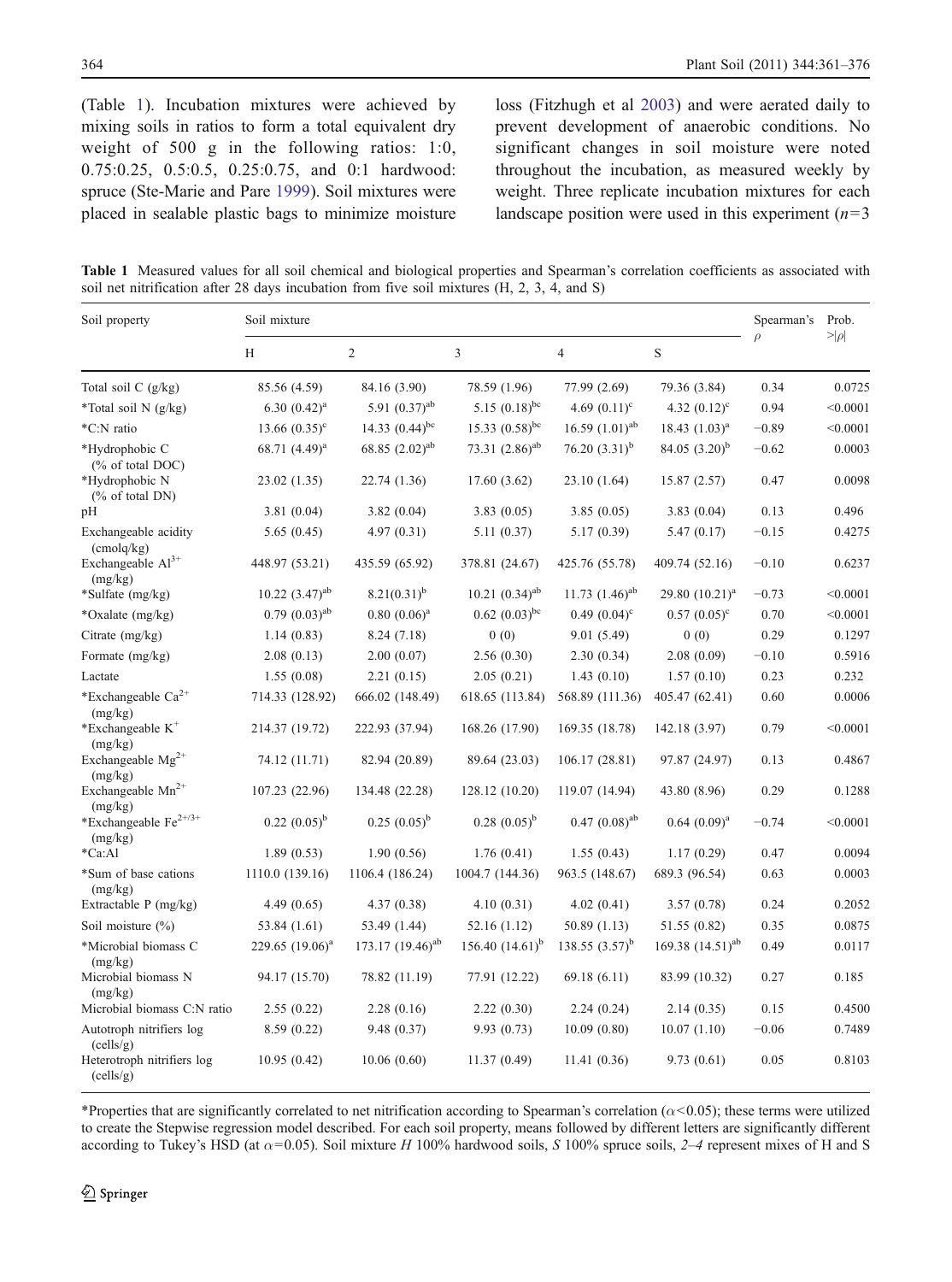replicates;  $n=5$  soil mixtures,  $n=2$  landscape positions; total  $N=30$ ).

Soil extractions using 2 M KCl were performed on a sub-sample of each soil incubation unit immediately upon mixing to determine initial concentrations of extractable inorganic N ( $NH_4$ -N and  $NO_3$ -N). Extracts were analyzed for inorganic N on an auto-analyzer (Bran-Luebbe, Nordersted, Germany). Remaining soil mixtures were then incubated for 28 days in the dark at 24°C (Paavolainen et al. [1998](#page-14-0)).

After 28 days incubation, soils were again analyzed to determine net mineralization and nitrification rates by comparing values to the initial extractable  $NH_4-N$  and  $NO_3-N$  for each treatment. Net nitrification was calculated as the difference in extractable  $NO<sub>3</sub>-N$  between initial and final measurements, net ammonification was calculated as the difference in extractable  $NH<sub>4</sub>-N$  between initial and final measurements, and total net N mineralization was calculated as the difference in extractable  $NH_4-N + NO_3-N$  between initial and final measurements.

# Soil chemical properties

It was expected that upon mixing and incubation, the resultant soils would create a gradient of soil chemical and biological properties. These properties were measured from sub-samples of each mixture at the end of the incubation period. Following the incubation, soils were stored at 4°C prior to processing for analysis and all further analyses were completed within 45 days of conclusion of the incubation period. Soil pH was measured from a 2:1 extraction of 0.01 M CaCl<sub>2</sub> (Hendershot et al. [1984\)](#page-14-0) and CaCl<sub>2</sub> was used rather than water because the exchangeable properties of the soil were measured using salt solutions (Warby et al. [2007\)](#page-15-0). Total N and C were analyzed on a CN elemental analyzer (Elementar VarioMax CNS, Hanau, Germany) (Pella and Colombo [1973](#page-14-0)). Exchangeable cations (Al, Fe, Ca, Mg, K, Mn) were analyzed following an ammonium chloride extraction (1 N) (Thomas [1982\)](#page-15-0) and phosphorus was measured as Mehlich III-extractable P (Tran and Simard [1993\)](#page-15-0). Exchangeable cations and P were analyzed using ICP spectrometry (Varian, Salt Lake City, Utah). Exchangeable acidity was determined using the KCl method and titration with 1 N NaOH (Thomas [1982](#page-15-0)).

## Organic acids

For analysis of organic acids in each soil mixture, 10 g of incubated soil was extracted with 20 mL of deionized water (pH-adjusted to 3.8 with HCl).This analysis was completed approximately 3 weeks after the conclusion of the incubation period. Investigations of organic acids that are labile at natural soil conditions are often performed with DI water to minimize changes in chemical conditions during extraction (Blum et al. [1994](#page-13-0); Strobel [2001](#page-15-0)). Solutions were swirled and allowed to equilibrate for 4 h prior to vacuum filtration through Whatman #2 filters. To 8 mL of the extract solution, 1 drop of 1 N NaOH and 0.8 mL of 0.005  $M$  Na<sub>2</sub>-EDTA were added to chelate Al, which interferes with analysis of organic acids (Klugh-Stewart and Cumming [2009\)](#page-14-0). Solutions were roto-evaporated and stored frozen at −4°C. After solutions were thawed, 20 mL of deionized water was used to dissolve residual salts and samples were analyzed with a reverse phase column (Dionex) and assessed for citrate, oxalate, acetate, glycolate, and tartrate, in addition to sulfate.

## Carbon fractionation

Dissolved organic matter was fractionated utilizing hydrophobic-retaining DAX-8 resin (Supelite™ Sigma-Aldrich Co., St. Louis, MO) to differentiate operationally defined hydrophobic and hydrophilic fractions as an indicator of solubility (Yu et al [2002\)](#page-15-0). With this method, the hydrophobic fraction consists of humic substances, humic and fulvic acids, tannins, and phenols. The hydrophilic materials not retained on the resin are carbohydrates, carboxylic acids, aromatic amines, and amino sugars, amino acids, and free peptides and proteins. The fractionation procedure began 34 days following incubation and involved addition of 100 mL of DI water to 50 g of fresh soil, followed by shaking of solutions for 30 min and equilibration overnight. Following equilibration, solutions were filtered using Whatman #2 filter paper and were split into two subsamples and acidified to pH 2.0 with HCl. Half of the solution was used to determine total values of dissolved organic C (DOC) and total N (TN). The other half of the solution was shaken for 20 min with 25 g of DAX-8 resin to retain the hydrophobic fraction of the organic matter, leaving the hydrophilic fraction in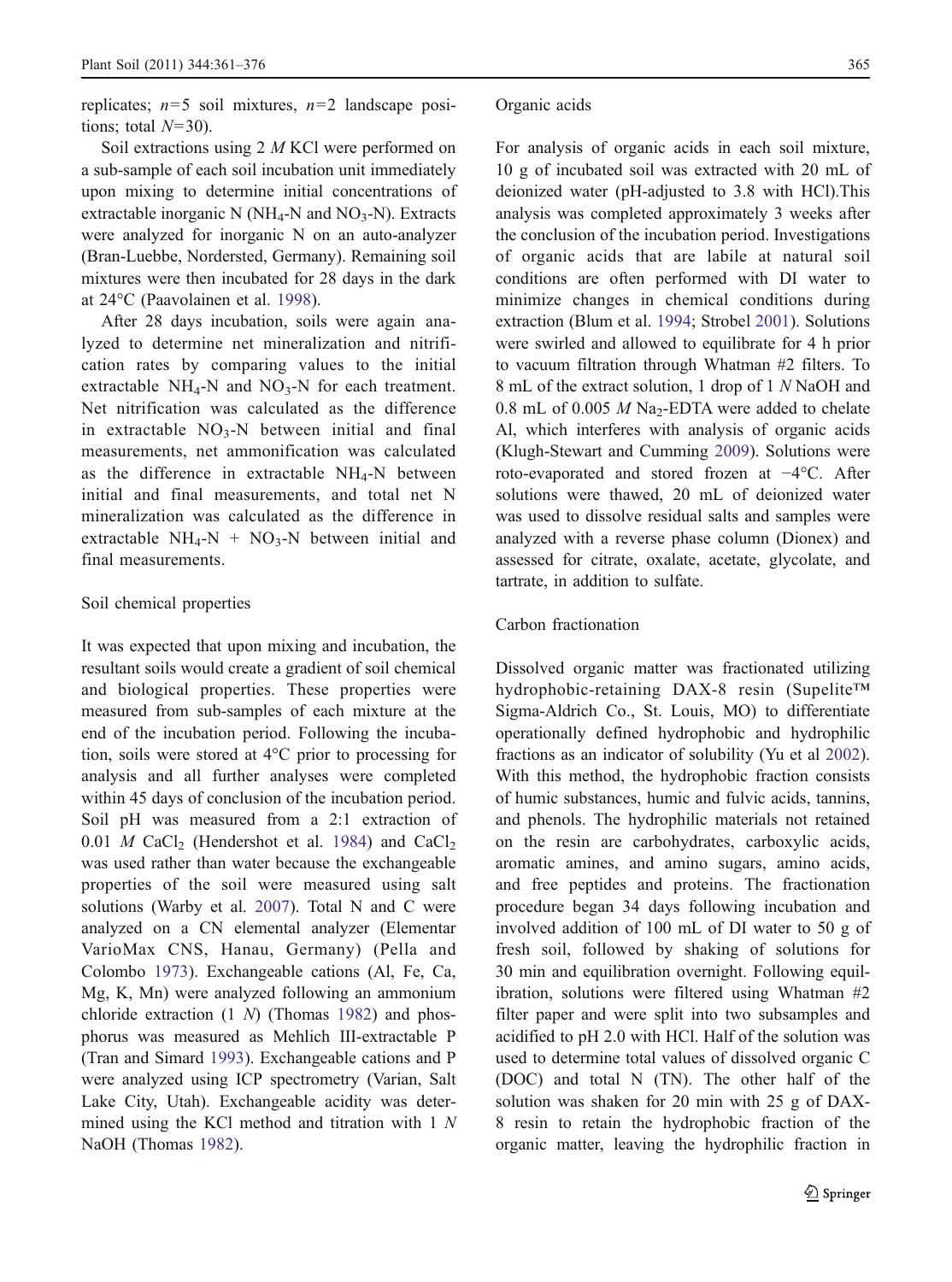solution. Resin was prepared and washed prior to extraction following the protocol of Thurman and Malcolm ([1981\)](#page-15-0). Organic C and TN in solution were determined on an Elementar TOC/TN analyzer (Hanau, Germany). The hydrophobic fraction of these parameters was obtained by subtracting the hydrophilic values from the total values.

# Soil biotic properties

Microbial communities were assessed to further investigate biotic controls affecting  $NO<sub>3</sub>-N$  production in the soil mixes (Schmidt et al. [2004](#page-14-0)), beginning 3 days following the incubation period. Both heterotrophic and autotrophic nitrifier population sizes were determined from the soil mixes using serial dilutions and Most Probable Number (MPN) counts (Woomer [1994;](#page-15-0) Carter [1993](#page-13-0)). Heterotrophic nitrifier populations were determined using the protocol of Papen and von Berg ([1998](#page-14-0)). Briefly, 10 g of fresh soil was mixed with 100 mL of sterile  $0.9\%$  NaCl<sub>2</sub> solution. One mL of each dilution series was added to test tubes containing 9 mL auotoclaved peptone-meat softagar solution (PMSA) medium and vortexed for 10 s. Tubes were stored at 28°C for 14 days and were uncapped and vortexed in a sterile hood daily to supply oxygen for heterotrophic nitrification to occur. After 7 and 14 days, all tubes were tested for the production of  $NO<sub>3</sub>-N$  and  $NO<sub>2</sub>-N$ by the addition of colorimetric reagents (Schmidt and Belser [1994](#page-14-0)) to a 100 μL aliquot of sample in sterile 90-cell well plates. Tubes were scored positive for nitrification if either  $NO_3-N$  or  $NO_2-N$ was detected.

Autotrophic nitrifer populations were determined following the protocol of Schmidt and Belser ([1994](#page-14-0)). Ten g of fresh soil was added to 95 mL of sterile 0.001 M phosphate buffer and shaken for 10 min. Five  $10^{-1}$  serial dilutions of the supernatant were prepared. One mL of each dilution series was added to sterile test tubes containing  $NH_4^+$  oxidizer medium, and no additional C source. Tubes were incubated at 25°C for 21 days, aerated twice weekly, and scored weekly for  $NO_3^-$  and  $NO_2^-$  production as described above for 6 weeks. Most Probable Number values  $(\#$  cells/g soil) for both methods were calculated using an MPN calculator (Curiale ([2009\)](#page-13-0) MPN calculator; Build 23), based on the equation by Hurley and Roscoe [\(1983](#page-14-0)).

Microbial biomass C and N were determined 3 weeks following the incubation period using the chloroform-fumigation method (Anderson and Domsch [1978\)](#page-13-0). Microbial cells were lysed by placing soil samples in vacuum-sealed dessicator chambers containing evaporated chloroform for 24 h. Equivalent soil samples were also placed in vacuum-sealed chambers for 24 h without chloroform. All samples were extracted with  $0.5 M K_2SO_4$  and extracts were analyzed for DOC and TN as described above. Microbial biomass C was calculated as:

$$
MBC = \frac{\text{extractable } C_{\text{fumigated}} - \text{extractable } C_{\text{unfumigated}}}{0.35} \tag{1}
$$

where  $MBC =$  microbial biomass C and 0.35 represents the 35% efficiency of chloroform fumigation to kill microbial cells in soils. Microbial biomass N (MBN) was calculated as:

$$
MBN = \frac{\text{extractable } N_{\text{fumigated}} - \text{extractable } N_{\text{unfumigated}}}{0.35} \tag{2}
$$

#### Data analysis

Predicted values for net nitrification and mineralization were calculated as a weighted value based on the ratio of each soil type in the mixture and measured response of each pure soil incubation. Predicted values were compared to observed values of net nitrification (net change in  $NO<sub>3</sub>-N$  production during incubation period) and net mineralization (net change in  $NO_3-N + NH_4-N$  during incubation period) using Wilcoxon two-sample tests (Ste-Marie and Pare [1999](#page-14-0)). The design was replicated 3 times to achieve lab replication for each of two landscape positions and 5 mixture ratios. Nitrate-N production and soil properties within each landscape position and soil mixture were tested by one-way ANOVA, followed by Tukey's HSD using  $\alpha$ =0.05 to compare means.

In order to identify relationships among the measured soil properties to measured  $NO<sub>3</sub>-N$  and NH4-N production response in the soils, each of the measured soil properties was analyzed from each mixture and values obtained were used to create Spearman's correlation coefficients relating values of soil properties to  $NO_3-N$  and  $NH_4-N$  production. Non-parametric Spearman's correlation was used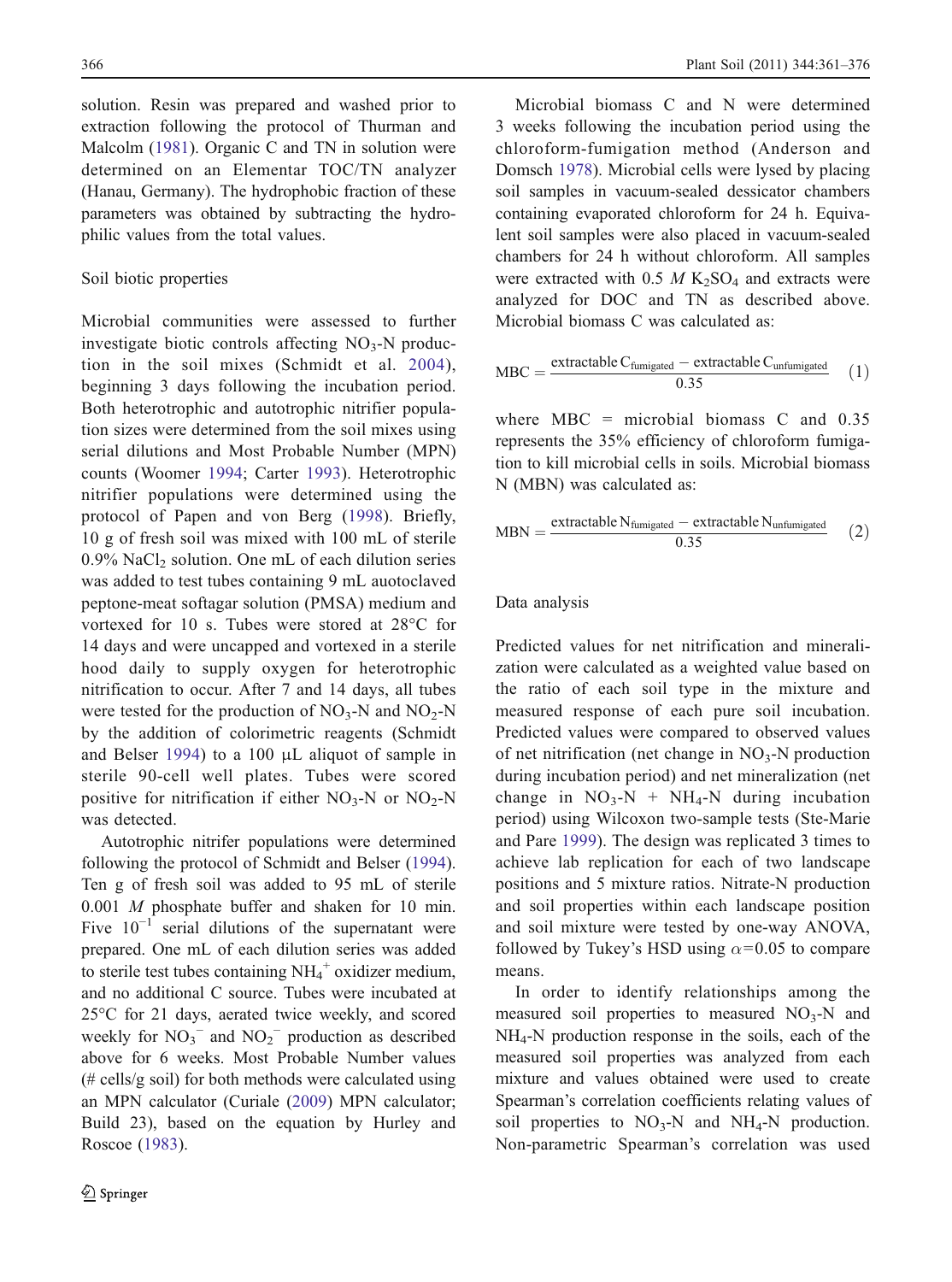<span id="page-6-0"></span>because several properties could not be transformed to fit the assumption of normal distribution.

Soil properties that were significantly correlated to  $NO<sub>3</sub>-N$  production were then used in stepwise regression to select those properties most affecting soil  $NO<sub>3</sub>-N$  production after 28 days. This stepwise regression procedure was also conducted for both NH4-N production and total N mineralization. General linear regression was used because all significant variables used in the stepwise model were either normally distributed or could be transformed to fit a normal distribution. Soil properties that were transformed include  $SO_4^2$ <sup>-</sup> and total soil N and these were both log-transformed. All statistical analysis was performed using SAS-JMP software version 8.0.

Possible outcomes of the resultant  $NO<sub>3</sub>-N$  production in the soil mixtures were interpreted as follows. If the inhibition of  $NO<sub>3</sub>-N$  accumulation noted in the spruce soils is caused by persistent allelochemical compounds or ammonium adsorption (i.e. "abiotic" mechanisms), the addition of fresh spruce soil to hardwood soil would decrease the relative amount of extractable  $NO_3-N$  following incubation of the soil mixtures, as demonstrated in a similar inoculation and incubation study of forest floor material (Ste-Marie and Pare [1999\)](#page-14-0). If  $NO_3-N$ production is related to the inhibition of microbial processes, or lack of nitrifying populations in the spruce soil (i.e. "biotic" mechanisms), addition of hardwood inoculum (and microbial populations therein) to spruce soil would produce more  $NO_3-N$ in the mixtures than hardwood soil alone. If  $NO_3-N$ production is related to the degree of suitability of substrate in these soils (i.e. C availability for microbial processing), no differences will be seen in observed versus predicted outcomes.

# **Results**

## Nitrogen fluxes

Observed values of net  $NO<sub>3</sub>-N$  production in the five soil mixes did not differ significantly from predicted values after 28 days incubation  $(p>0.05$ ; Fig. 2). Thus, the "No interaction" theoretical outcome was observed in the net production of  $NO<sub>3</sub>-N$  in these soil mixtures in this experiment.



Fig. 2 Observed and predicted values of net nitrification after 28 days incubation in soil mixes. Error bars represent standard error of the mean. Soil mixture  $H$  100% hardwood soils,  $S$ 100% spruce soils, 2–4 represent mixes of H and S

Net  $NO<sub>3</sub>-N$  production was highest in 100% hardwood soils (mean = 183.51 mg N/kg/28 days), and declined linearly to lowest production in 100% spruce soils (mean  $= 18.97$  mg N/kg/28 days) (Fig. [3a\)](#page-7-0). Net NH4-N production exhibited the opposite pattern, with the least production occurring in the 100% hardwood soils (mean  $= 15.17$  mg N/kg/28 days) and increasing linearly to highest production in the 100% spruce soils (mean =  $102.00$  mg N/kg/28 days) (Fig. [3b](#page-7-0)). Total N mineralization was only significantly different between the 100% hardwood and 100% spruce soils, with no significant differences detected among the three mixtures of hardwood and spruce soils (soil mixtures 2–4; Fig. [3c\)](#page-7-0). However, total N mineralization was approximately 40% lower in the spruce soil than the hardwood soil (Fig. [3c](#page-7-0); 120.9 and 198.7 mg N/kg/28 days in the spruce and hardwood soil, respectively).

Relationships between net nitrification and soil chemical properties

Spearman's correlation coefficients for relationships between each measured soil chemical and biotic property and net  $NO_3-N$  production are listed in Table [1,](#page-3-0) with associated p-values. Twelve soil properties were significantly correlated with net NO<sub>3</sub>-N production ( $p$ <0.05) with the strongest relationships to net nitrification occurring with total soil N, soil C:N ratio, sulfate, oxalate, exchangeable K<sup>+</sup>, and exchangeable Fe (Table [1](#page-3-0)). Mean values for all soil properties measured are also shown in Table [1,](#page-3-0) with 12 soil properties that were significantly corre-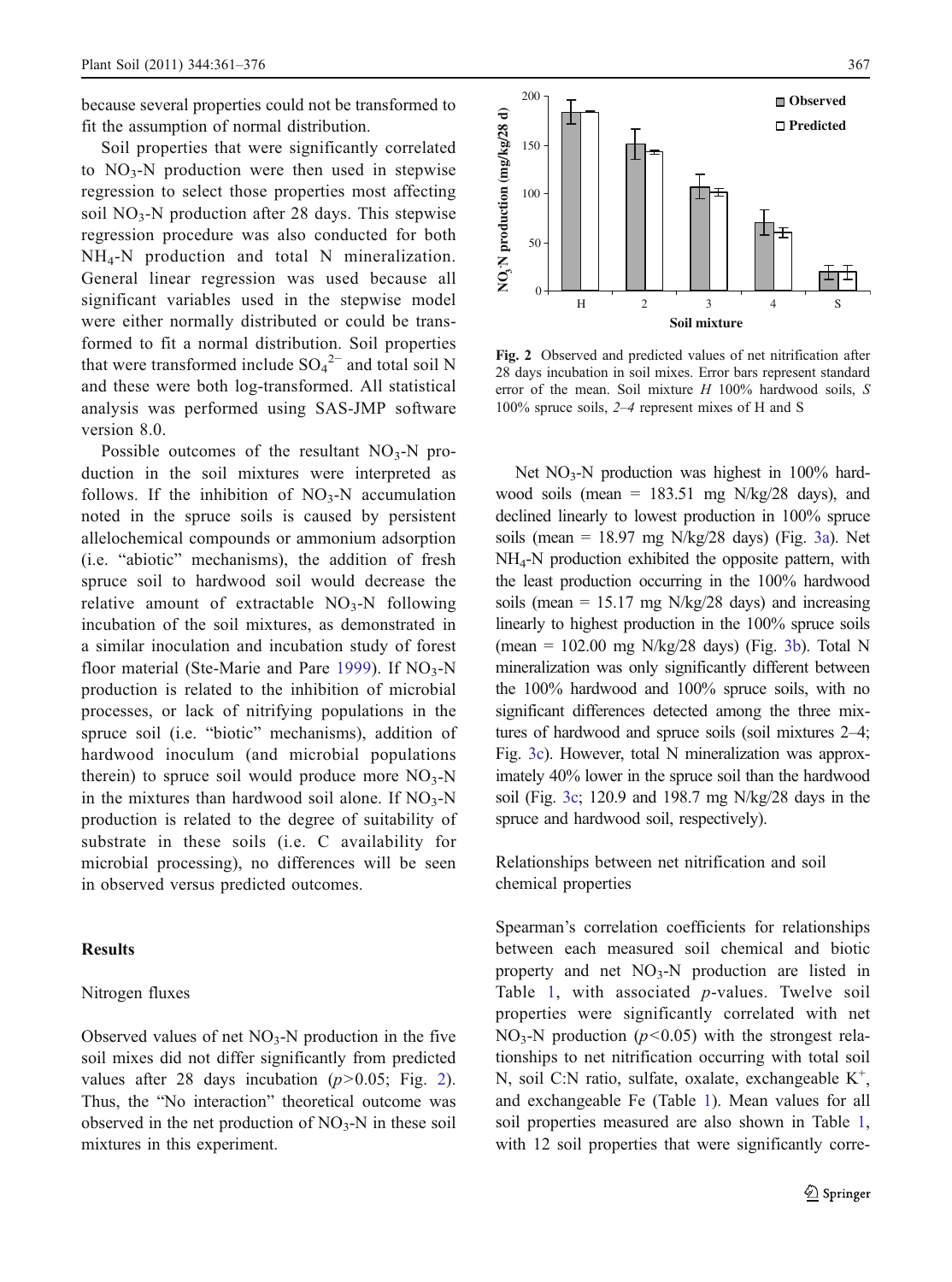<span id="page-7-0"></span>

Fig. 3 a Net nitrification, b net ammonification and c total net N mineralization in soil mixtures after 28 days incubation. For each N compound, soil mixtures with different letters represent means significantly different ( $\alpha$ <0.05), according to Tukey's HSD. Error bars represent standard error of the mean. Soil mixture  $H$  100% hardwood soils,  $S$  100% spruce soils, 2–4 represent mixes of H and S

lated to net  $NO_3-N$  production highlighted. Total N concentrations were significantly higher in hardwood soils with steady decreases as more spruce soil was added to the mixtures  $(p=0.0039; \text{ mean}=6.3 \text{ and}$ 4.3 g/kg in the hardwood and spruce soils, respectively), and the C:N ratio was significantly lower in the hardwood soil than the spruce soil  $(p=0.0039)$ (Table [1\)](#page-3-0). Among the dissolved organic matter properties, spruce soils contained a significantly higher fraction of total dissolved C as hydrophobic C than hardwood soils (84% of total dissolved C was in the hydrophobic C fraction in spruce soil and 69% in hardwood soil;  $p=0.0250$  (Table [1](#page-3-0)). The fraction of total dissolved N present as hydrophobic N was similar across all soil mixtures containing spruce soils (15.87% of total N was in the hydrophobic N fraction in spruce and 23.02% in hardwood soils;  $p>0.05$ .

Among the organic acid compounds measured, oxalate was the only compound that was significantly different between the spruce and hardwood soils ( $p$  < 0.0001; mean oxalate concentrations = 0.79 and 0.57 mg/kg in hardwood and spruce soils, respectively; Table [1\)](#page-3-0). Sulfate concentrations were also significantly higher in the spruce soil  $(p=0.0270)$ ; mean sulfate concentrations =  $10.22$  and  $29.78$  mg/kg in hardwood and spruce soils, respectively). Of the cations measured,  $Fe^{2+/3+}$  concentrations were significantly higher in spruce soils ( $p=0.0104$ ), and K<sup>+</sup> concentrations tended to be higher in the hardwood soils ( $p=0.0698$ ; Table [1\)](#page-3-0). The sum of bases was nearly twice as high in the hardwood soils (mean 1,110.04 and 689.32 mg/kg for hardwood and spruce soils, respectively), though the means were not statistically different  $(p=0.2236)$ .

Relationships between net nitrification and soil biotic parameters

Soil microbial biomass C was the only biotic property measured that was significantly correlated to  $NO<sub>3</sub>-N$ production (Table [1\)](#page-3-0), and mean microbial biomass C in hardwood soil tended to be higher relative to spruce soil ( $p=0.0864$ ; mean MBC=229.65 and 169.38 mg/kg in hardwood and spruce, respectively) (Table [1\)](#page-3-0). No significant differences between hardwood and spruce soils were observed in measures of soil microbial biomass N, heterotrophic nitrifier MPN, or autotrophic nitrifier MPN (Table [1](#page-3-0)).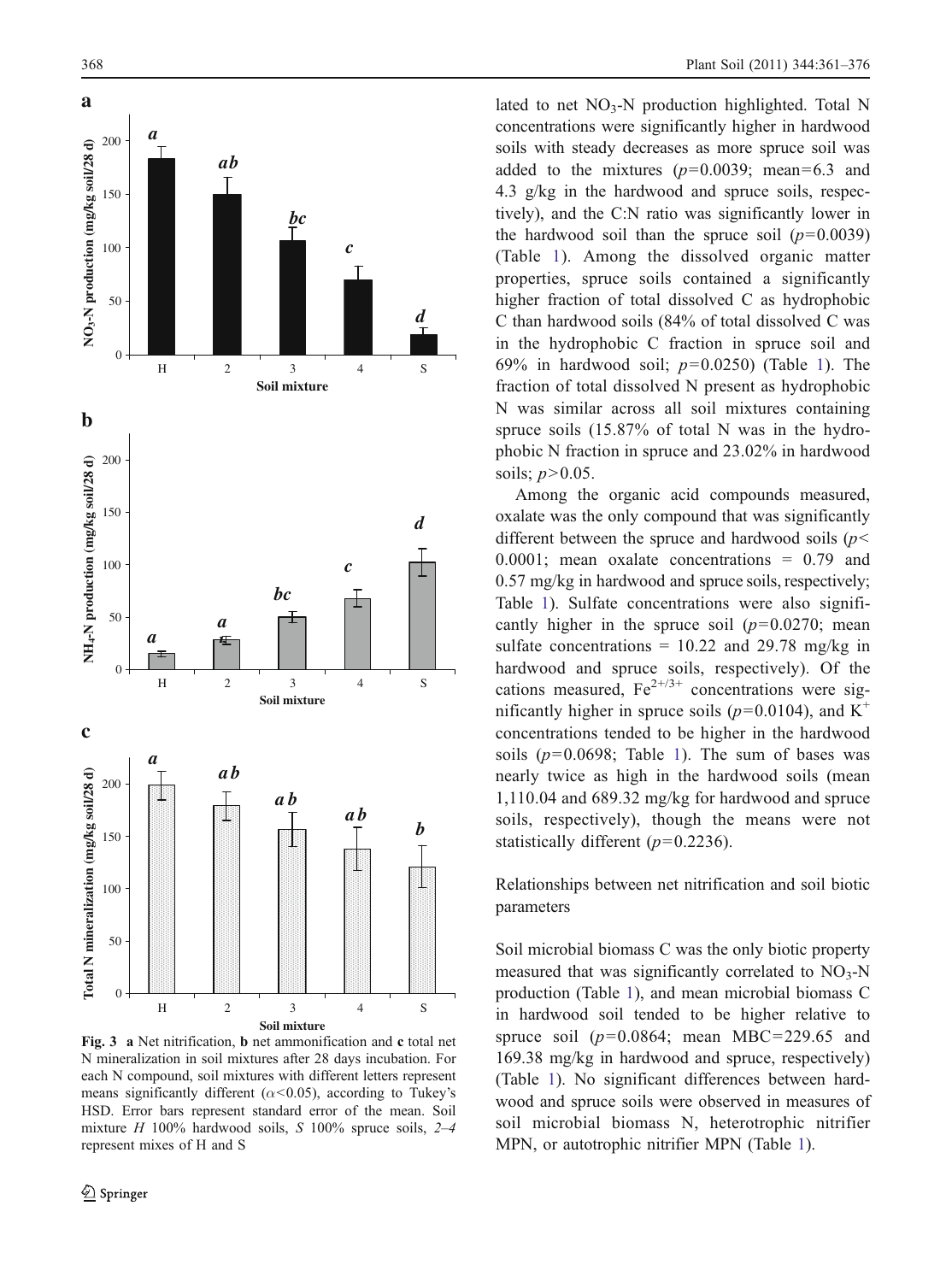<span id="page-8-0"></span>Landscape influences on net nitrification

Overall, soils collected from the upland landscape position produced significantly more net  $NO<sub>3</sub>-N$  after 28 days incubation than soils collected from the riparian position, where mean net  $NO<sub>3</sub>-N$  in upland soils was 124.12 mg/kg/28 days compared to 88.14 mg/kg/28 days in riparian soils  $(p<0.0001)$ . Effect of landscape position was most pronounced in soil mixtures that contained spruce soil (Fig. 4; soil mixtures  $2-4$  and S), with  $NO<sub>3</sub>-N$  only slightly and insignificantly higher in the upland 100% hardwood soil mixture compared with the riparian 100% hardwood soil (184.73 and 182.29 mg N/kg/28 days in upland and riparian, respectively) (Fig. 4).

Predicting net nitrification, net ammonification, and total net nitrogen mineralization

Using the variables that were significantly correlated to  $NO_3-N$  production from all soil mixtures (Table [1](#page-3-0)), a predictive model was developed using stepwise regression. Of the twelve terms introduced, four terms remained in the model ( $R^2$  model value of 0.9458;  $P<$ 0.0001) (Fig. [5\)](#page-9-0). These terms included total soil N (individual  $R^2 = 0.8352$ ;  $p < 0.0001$ ), soil C:N ratio (individual  $R^2=0.7436$ ;  $p=0.0224$ ), oxalate concentration (individual  $R^2$ =0.4801;  $p$ =0.0057), and sulfate concentration (individual  $R^2=0.4285$ ;  $p=0.0193$ ). The



Fig. 4 Effect of landscape position on net nitrification within each soil mixture. Error bars represent standard error of the mean. Soil mixture H 100% hardwood soils, S 100% spruce soils, 2–4 represent mixes of H and S. Asterisks represent significantly different means by landscape position for each soil mixture according to Tukey's HSD ( $\alpha$ <0.05)

resultant model can be used to predict net  $NO_3-N$ production within the incubated soil mixtures:

Net NO3 - N production mg ð Þ =kg=28 d ¼ -91:08 - 6:63ð Þ soil C : N - 26:41ð Þ log sulfate mg=kg þ 186:31ð Þ log total soil N g=kg þ 89:66ðÞ ð oxalate mg=kg 3Þ

Differences between landscape positions also occurred in soil properties that remained in the stepwise regression model (Eq. 3). Across all soil mixtures, total soil N tended to be higher in the soils collected from the upland landscape position than from the riparian landscape position  $(p=0.0895)$ ; mean=5.9 and 5.0 g/kg in the upland riparian and soils, respectively). Soil C:N ratio was significantly higher in all soils collected from the riparian landscape position ( $p=0.0010$ ; mean C:N ratio = 17.03 and 14.33 in riparian and upland soils respectively).

Using the variables that were significantly correlated to NH4-N production from all soil mixtures, a predictive model was created using stepwise regression. Of the twelve terms introduced, three terms remained in the model ( $R^2$  model value of 0.8204;  $p$  < 0.0001). These terms included total soil N (individual  $R^2 = 0.3224$ ;  $p=0.0011$ ), total soil C (individual  $R^2 =$ 0.2501;  $p=0.0301$ ), and exchangeable Mg<sup>+2</sup> (individual  $R^2$ =0.1572;  $p$ =0.0049). The resultant model can be used to predict net  $NH_4-N$  production within the incubated soil mixtures:

Net NH<sub>4</sub> – N production(mg/kg/28 d)  $= 196.59 - 207.83(\log total)$  soil N g/kg)  $+1.81$ (total soil C g/kg)  $+0.59$ (exchangeable  $Mg^{2+}$  mg/kg) (4)

Using the variables that were significantly correlated to total net N mineralization from all soil mixtures, a predictive model was created using stepwise regression. Of the twelve terms introduced, four terms remained in the model  $(R^2 \text{ model value of})$ 0.92;  $p<0.0001$ ). These terms included total soil N (individual  $R^2 = 0.6212$ ;  $p < 0.0001$ ), soil C:N ratio (individual  $R^2=0.7729$ ;  $p<0.0001$ ), exchangeable  $M g^{2+}$  (individual  $R^{2} = 0.3237$ ;  $p = 0.0010$ ), and exchangeable  $Al^{3+}$  (individual  $R^2=0.1112$ ;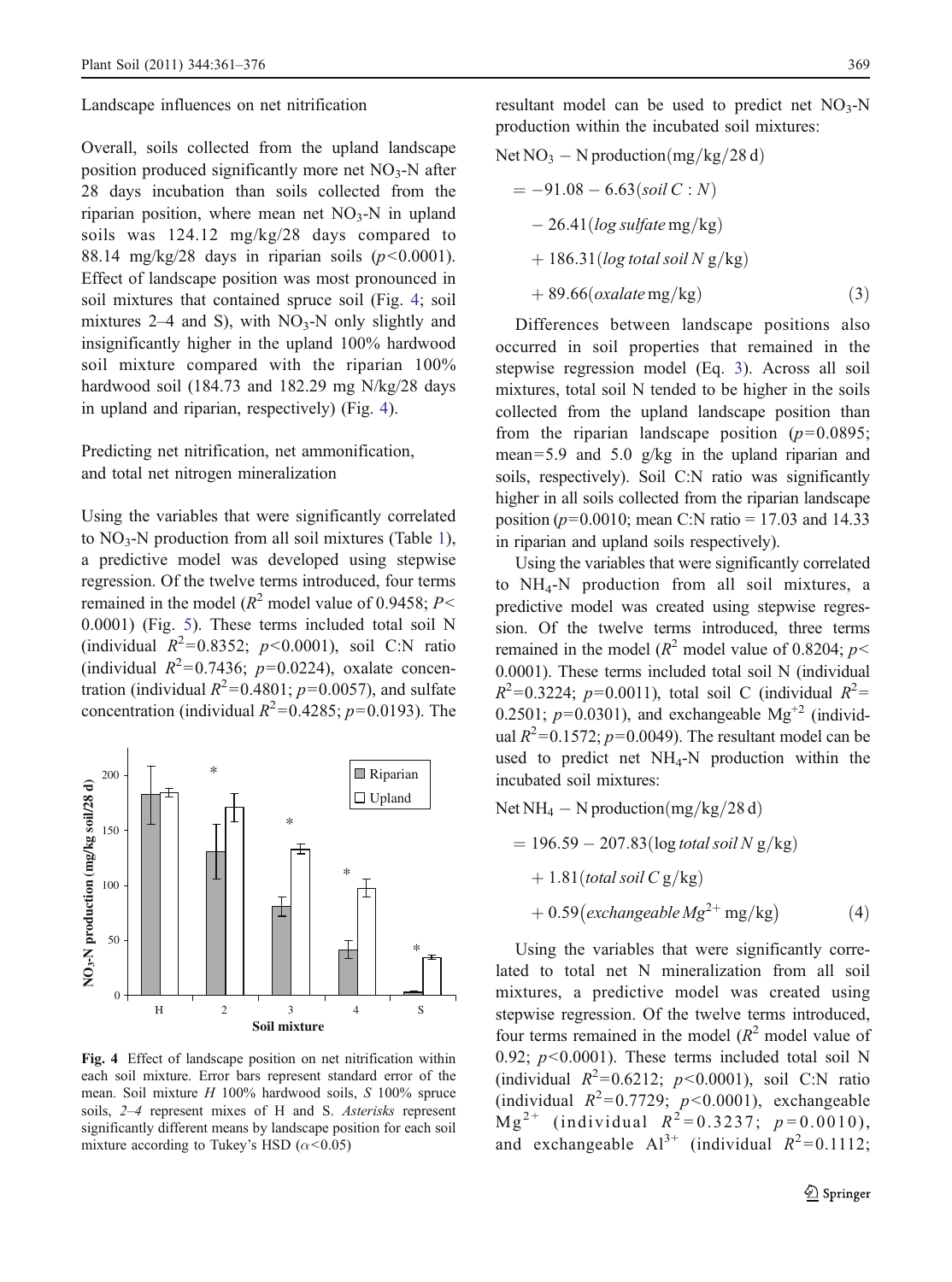<span id="page-9-0"></span>

Fig. 5 Net nitrification after 28 days incubation from all soil mixtures, as related to those soil parameters included in the final predictive model a total soil N, b soil C:N ratio, c soil oxalate concentration, and d soil sulfate concentration

 $p=0.0717$ ). The resultant model can be used to predict total net N mineralization within the incubated soil mixtures:

Net N mineralization  $\frac{mg}{kg}}/28 d$ 

$$
= 67.06 + 92.45 (total soil N g/kg)
$$
  
- 10.87 (soil C : N ratio)  
+ 0.51 (exchangeable Mg<sup>2+</sup> mg/kg)  
+ 0.15 (exchangeable Al<sup>3+</sup> mg/kg) (5)

## **Discussion**

# Nitrogen fluxes

Generally, net  $NO<sub>3</sub>-N$  production during the incubation experiment was highest in the 100% hardwood soil and declined linearly with increasing proportions of spruce soil in the soil incubation mixtures (Fig. [3a](#page-7-0)). There were no significant differences between observed and predicted values of net  $NO<sub>3</sub>-N$  production in any soil mixture (Fig. [2](#page-6-0)). This suggests that no biological interaction occurred between the two soil types upon mixing, and the observed pattern of  $NO<sub>3</sub>-N$  production was assumed to be present as a result of the unsuitability of the spruce soil to provide favorable substrate for use by introduced soil microbes. No evidence of persistent allelochemical inhibition of microbial activity was detected in these soils, because addition of spruce soil to hardwood soil in any ratio did not result in observed  $NO_3-N$ production to be less than predicted values (Ste-Marie and Pare [1999](#page-14-0)).

It is possible that the design of this experiment, which entails mixing soils developed beneath different vegetation, may not provide physical opportunities for all soil microsites to interact chemically or biologically. However, sieving soils through 2 mm mesh likely broke apart large soil aggregates and provided sufficient newly exposed soil surfaces that would allow for a large degree of biological interaction upon mixing of the soil types, if it were to occur. In addition, a previous soil incubation study demonstrated that sufficient interaction occurred in mixtures of sieved mineral soil and organic matter fractions to alter N mineralization in a variety of soil types (Whalen et al. [2000](#page-15-0)).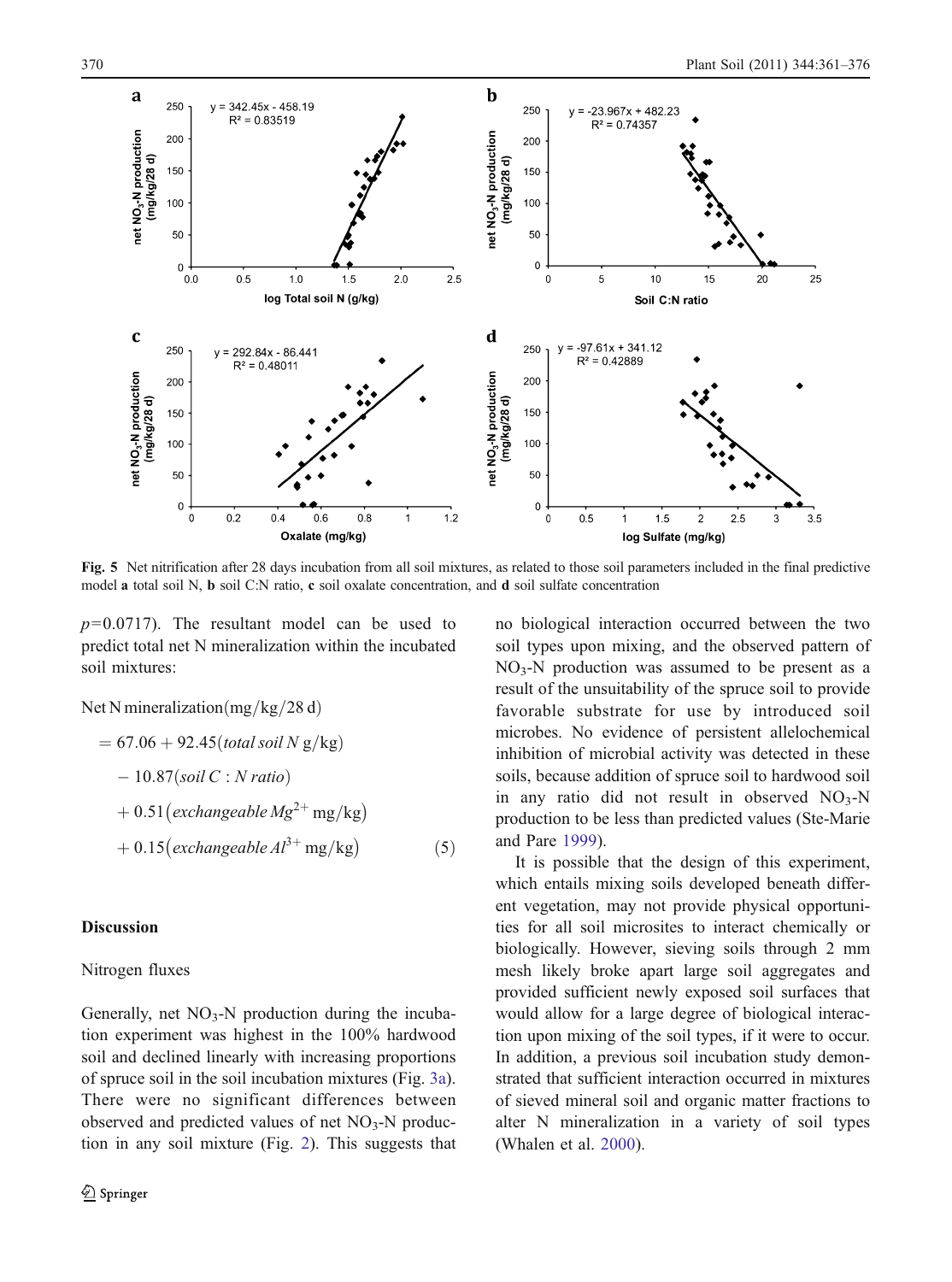Lower production of  $NO<sub>3</sub>-N$  exhibited by spruce soil could result from either a low rate of total net N mineralization, or from a low rate of conversion of mineralized N to  $NO<sub>3</sub>-N$  (Robertson and Vitousek [1981](#page-14-0)). Total net N mineralization was approximately 40% less in the spruce soil than in the hardwood soil, and this lower mineralization of N in spruce soil may be partly explained by lower N stores in the spruce soil (Eq. [5\)](#page-9-0). However, data from this study show that a substantial amount of N was mineralized to  $NH_4-N$ in spruce soil during the 28-day incubation, and it was the subsequent step of oxidation of  $NH_4-N$  to yield  $NO<sub>3</sub>-N$  that was apparently inhibited in spruce soil. This accumulation of  $NH_4-N$  in soils was also shown by Sahrawat ([1980](#page-14-0)), where  $NH_4$ -N accumulated to an average of 70  $\mu$ g/g soil, and NO<sub>3</sub>-N production was zero following an incubation of acidic sulfate soils for 2 weeks. Thus, availability of  $NH_4$ -N is probably not the limiting factor causing the low net  $NO<sub>3</sub>-N$  production exhibited by the spruce soil in this study.

Soil properties related to soil chemistry and substrate availability appear to hinder the activity of the nitrifier population and lead to the low rates of net  $NO<sub>3</sub>-N$  production observed in the spruce soil. This hypothesis is supported by Gilliam et al. [\(2001](#page-13-0)), who concluded that very low nitrification at some sites in a reference watershed at the FEF (WS4) was probably a result of high levels of available  $Al^{3+}$  and low  $Ca^{2+}$ concentrations in the soil, and not the lack of  $NH_4^+$ availability. The authors attributed this to the presence of ericaceous mycorrhizae associated with hillside blueberry (Vaccinium pallidum), the presence of which was highly correlated to very low soil solution  $NO<sub>3</sub>-N$  in some areas within this watershed. Ericoid mycorrhizae secrete organic acids that inhibit nitrifying microbes by increasing soil acidity and by incorporating N compounds into organic complexes that are then unavailable for biotic processing (Straker [1996;](#page-14-0) Read and Perez-Moreno [2003](#page-14-0)). In addition to the influence of species, across several watersheds in their study, Gilliam et al. ([2001](#page-13-0)) reported net nitrification was most strongly correlated to soil moisture and total soil N content.

### Influence of soil chemical properties

Total N was significantly lower in the spruce soils, positively correlated to  $NO<sub>3</sub>-N$  production, and also positively correlated to total net N mineralization. A pattern of lower N content in the spruce soil has been previously documented within these watersheds, where the total ecosystem N budget in the spruce watershed accounted for approximately 35% less N than the hardwood watershed (Kelly [2010\)](#page-14-0). Assumed mass losses of soil C and N upon conversion to the conifer plantation following the hardwood harvest that occurred from 1967 to 1969 may explain some of the differences in measures of soil N, though soil C and N data prior to conversion at these sites are not available. Significant ecosystem losses of C and N following conversion to conifer from hardwood vegetation have also been shown by Kasel and Bennett ([2007\)](#page-14-0), who documented a 30% decrease in soil C content with conversion of native broadleaf forest to pine plantation after 37 years in Australia. Guo and Gifford ([2002\)](#page-14-0) also observed this pattern in a meta-analysis of land-use change. A 12–15% decrease in soil C was documented when native broadleaf forests were converted to conifer plantations, whereas no changes in soil C and N were observed in plots that recovered to native broadleaf forest following harvest. This loss of soil C and N associated with conversion to conifers may be attributed to (1) disturbance, (2) changes in amount and composition of plant material returned to the soil via litter and root processes (Lugo and Brown [1993\)](#page-14-0), and (3) abundance of ectomycorrhizal fungi introduced into the watershed upon conversion of hardwood vegetation to conifer (Chapela et al. [2001\)](#page-13-0). Introduced ectomycorrhizal fungi have previously been shown to induce a 30% soil C depletion within 20 years of establishment of an exotic Radiata pine (Pinus radiata) plantation in Ecuador (Chapela et al. [2001\)](#page-13-0). Using stable C isotopic tools and radiocarbon dating of fungal tissue, the authors demonstrated that ectomycorrhizal fungi can utilize stabilized soil C stores as an energy source (Chapela et al. [2001\)](#page-13-0).

Soil C:N ratio was significantly greater in the spruce soil relative to the hardwood soil, and this term was negatively correlated to  $NO<sub>3</sub>-N$  production in these soil mixtures. Soil C:N ratio has been identified as an important regulator of net nitrification in many studies (e.g. van Veen et al. [1984;](#page-15-0) Aber [1992;](#page-13-0) Bradbury et al. [1993;](#page-13-0) Janssen [1996;](#page-14-0) Ross et al. [2004;](#page-14-0) Christenson et al. [2009\)](#page-13-0) and C:N ratio is often a function of vegetation cover and the degradability of litter inputs (Christ et al. [2002\)](#page-13-0). Data from the current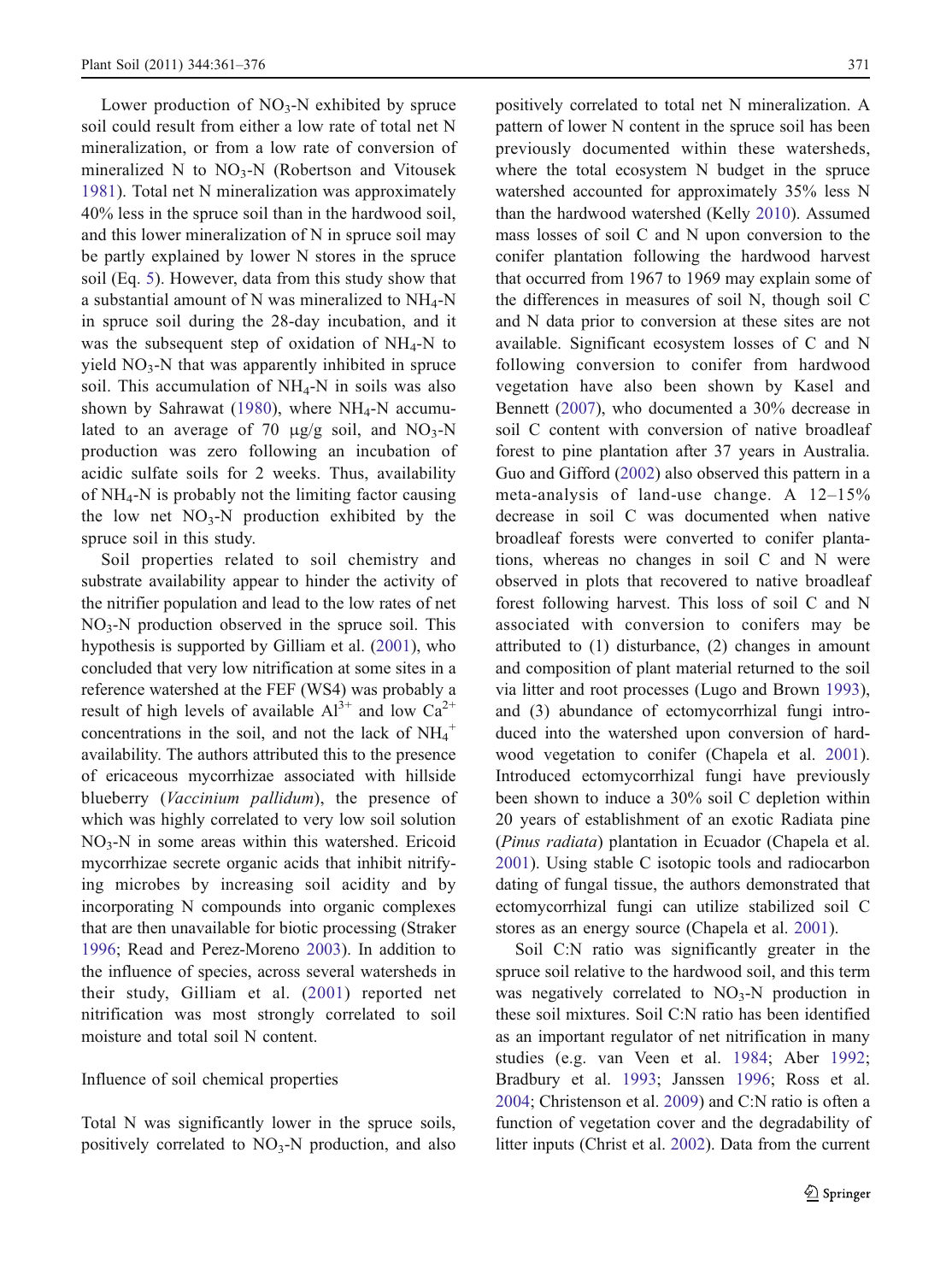study support soil C:N ratio as an important factor influencing net  $NO<sub>3</sub>-N$  production in these soil mixes.

As expected, the hydrophobic C fraction comprised a significantly greater proportion of the total DOC in spruce soil relative to hardwood soil, and this term was negatively correlated to  $NO<sub>3</sub>-N$  production. The hydrophobic fraction consists of slowly degrading compounds of humic substances, humic and fulvic acids, tannins, and phenols. Hydrophilic materials not retained on the resin are the more easily degradable compounds of carbohydrates, carboxylic acids, aromatic amines, and amino sugars, amino acids, and free peptides and proteins (Yu et al. [2002](#page-15-0)). It has previously been demonstrated that higher hydrophobicity of organic material leads to lower microbial mineralization and respiration rates in incubated soil columns (Spaccini et al. [2002\)](#page-14-0). Spruce vegetation produces litter that is less degradable than that produced by most hardwoods (Melillo et al. [1983\)](#page-14-0). For example, black spruce (Picea mariana) and Douglas fir (Pseudotsuga menziesii) in Canada contained higher amounts of lignin in wood than associated alder (Alnus rugosa), birch (Betula papyrifera), and aspen (Populus tremuloides) (24.6%, 25.9%, 13.1%, 8.2%, and 12.0% lignin in wood, respectively) and lignin:N ratios were highest in spruce wood relative to the hardwood species (e.g. 647 in spruce and 57 in birch) (Melillo et al. [1983](#page-14-0)). The authors concluded that lignin:N ratios were the best predictor of wood decay rates in their study. Norway spruce litter also contains significantly higher concentrations of lignin and cellulose and lower concentrations of water-soluble compounds (rhamnan and xylan) than white birch litter (B. pubescens), where cellulose content was 28.8% in spruce and 21.3% in birch litter and water-soluble compounds comprised 13.2% in spruce and 23.1% in birch litter (Johansson [1995\)](#page-14-0). Thus, spruce vegetation produces organic compounds that are composed of materials that are more recalcitrant for microbial use as substrate, resulting in a higher proportion of hydrophobic materials in the dissolved C fraction. However, the hydrophobic C term did not remain in the best stepwise regression model developed to predict  $NO<sub>3</sub>-N$ production in these soil mixtures (Eq. [3\)](#page-8-0).

Surprisingly, only one organic acid compound, oxalate, was significantly correlated with  $NO<sub>3</sub>-N$ production in these soil mixtures, and oxalate concentrations were significantly greater in hardwood soil. Acetate has been previously shown to be an inhibitor of nitrification (De Boer and Laanbroek [1989\)](#page-13-0), though we could not discern acetate concentrations from glycolate concentrations in our analysis of organic acids, leading to inconclusive data. Inhibition of nitrification has been shown to yield decreased concentrations of oxalate in other studies (Ombodi et al. [1999\)](#page-14-0) and low tissue oxalate concentrations were shown to occur in association with higher soil  $NH_4^+$  content. High soil  $NH_4^+$  can induce greater  $NH_4^+$  uptake in plants, leading to a decreased uptake of base cations, which lowers organic acid production within the plant (Ombodi et al. [1999\)](#page-14-0). Oxalate and other organic acids have also been shown to chelate toxic  $Al^{3+}$  compounds in soils (Jones [1998;](#page-14-0) Ma [2000](#page-14-0); Pineros et al. [2002;](#page-14-0) Kochian et al. [2004;](#page-14-0) Klugh and Cumming [2007](#page-14-0)), and  $Al^{3+}$  has been identified as a potential inhibitor of nitrification (e.g. Brar and Giddens [1968\)](#page-13-0).

Sulfate concentrations were significantly higher in spruce soil and  $SO_4^2$ <sup>-</sup> was negatively correlated to NO3-N production in these soil mixtures. Sulfur (in the form of sulfide) has been shown to inhibit nitrification (Joye and Hollibaugh [1995\)](#page-14-0) by effectively competing for oxygen in oxygen-limited environments. However, soils in this incubation were well aerated and nitrification inhibition by sulfur probably did not occur. Nitrification can increase the retention of  $SO_4^2$ <sup>-</sup> in forest soils by increasing the protonation of Fe and Al oxides on soil surfaces (Johnson and Cole [1980](#page-14-0); Nodvin et al [1986](#page-14-0), [1988\)](#page-14-0). Additionally, sulfate adsorption declines as pH decreases below 4.0, and this can be attributed to the dissolution of Al oxides (Chao et al. [1964,](#page-13-0) in Nodvin et al. [1986](#page-14-0)). Spruce soil in this study had a pH value of 3.75, and hardwood soil had a pH of 3.95 (Kelly [2010\)](#page-14-0).

## Influence of soil biotic properties

Soil microbial biomass C (MBC) was the only measured biotic property that was significantly correlated with  $NO_3-N$  production in these soil mixtures. Soil MBC tended to be greater in the hardwood soil and was associated with increased net  $NO<sub>3</sub>-N$ production. Generally, microbial biomass can be a good indicator of N cycling processes at landscape or regional scales in northern hardwood forests (Bohlen et al. [2001](#page-13-0)). Microbial biomass depends on soil organic matter composition (Zak et al. [1990\)](#page-15-0) because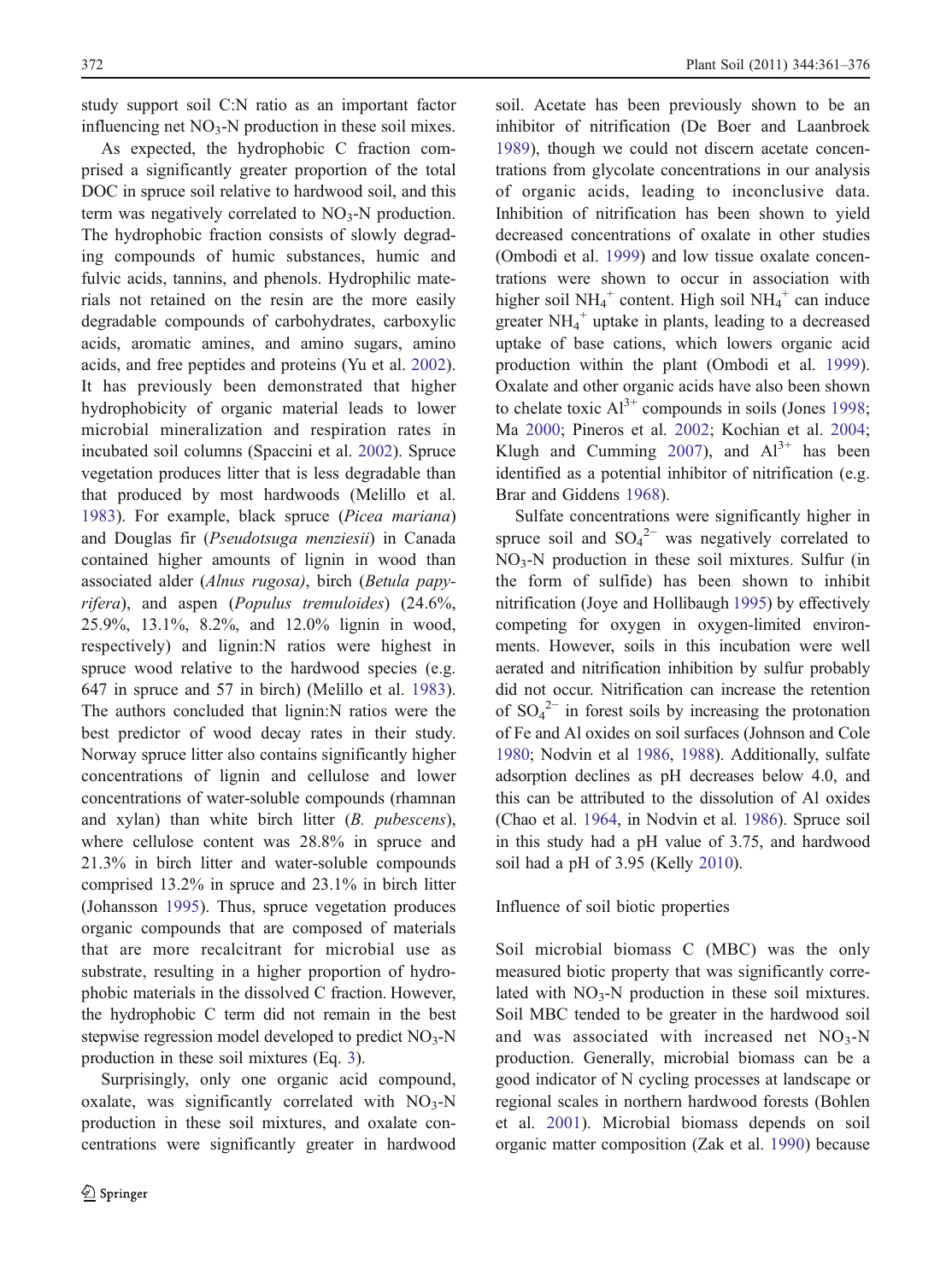soil microorganisms generally are C limited (Anderson and Domsch [1985](#page-13-0); Wardle [1992](#page-15-0)). The microbial biomass C responses to hardwood and conifer vegetation type observed in this study have also been documented at the Harvard Forest in Massachusetts, where hardwood soils in the control plots contained 534 μg MBC/g soil and conifer soils contained only 431 μg MBC/g soil (Frey et al. [2004\)](#page-13-0). Microbial biomass C was also shown to be positively correlated to net N mineralization in an old-field chronosequence study in Minnesota, though the relationship between MBC and net nitrification was not as strong (Zak et al. [1990](#page-15-0)). This agrees with our results, demonstrating that MBC is indicative of general soil N cycling, but may not always be a strong indicator of net  $NO<sub>3</sub>-N$ production across vegetation types.

No differences were detected in autotrophic or heterotrophic nitrifier populations (MPN) in these soil mixtures and the MPN values for these populations were not correlated to  $NO<sub>3</sub>-N$  production. The methods used in this study to culture and quantify nitrifying bacteria may not allow for enumeration of the entire population of such bacteria in the soils, as not all bacteria can be easily cultured. However, this technique yields an index of relative population size of bacteria capable of nitrification (Papen and von Berg [1998](#page-14-0)). In the heterotrophic assay, a labile C substrate is supplied to the microbes in the form of meat peptone, and microbes from spruce soils produced  $NO<sub>3</sub>$ -N to the same extent as microbes from hardwood soils. This result supports the conclusions that C compounds within the spruce soil are unsuitable for nitrifying microbes, and persistent allelochemical inhibition of microbes is not evident in these soils.

## Influence of landscape

Soils collected from the upland landscape position produced more  $NO<sub>3</sub>-N$  after 28 days incubation than soils collected from the riparian position in all soil mixtures except the 100% hardwood soil. This is somewhat unexpected because seasonal in situ net nitrification measurements exhibited no difference between landscape position within these watersheds, and soil solution patterns showed that riparian concentrations of  $NO<sub>3</sub>-N$  were often higher than concentrations observed at upland locations (Kelly [2010\)](#page-14-0). However, other studies have demonstrated riparian soils to be strong transformers of or sinks for  $NO<sub>3</sub>-N$  in the field (Cooper [1990](#page-13-0); Hill [1996\)](#page-14-0). Cooper [\(1990](#page-13-0)) demonstrated that  $56-100\%$  of NO<sub>3</sub>-N transformation occurred in the riparian soil of a New Zealand headwater stream, which was anoxic and high in denitrifying enzymes and available C. It may be possible that slightly higher soil moisture in the upland soil incubations stimulated higher net nitrification, because mean soil moisture in upland and riparian soil incubations was 54.2% and 50.6%, respectively.

Laboratory incubations like the one presented in this study isolate soil processes from vegetation uptake, temperature, and hydrologic influences, allowing the effects of such factors as C availability and enzyme activity on N cycling to be better expressed. For example, through the use of laboratory soil incubations, investigators have demonstrated that temperature affects the chemical processes of SOM adsorption and desorption onto mineral surfaces, and soil moisture levels driven by drainage, precipitation, and evapotranspiration regulate the diffusion efficiency, and thus availability, of organic substrates and extracellular enzymes for microbial processes (Davidson and Janssens [2006\)](#page-13-0). The differences in net nitrification patterns between our incubated soils and field measurements in the same watersheds may be a function of the absence of plant uptake and the presence of constant soil moisture within the incubated soils.

### **Conclusions**

This study documented relatively high net nitrification in soils collected beneath native hardwoods compared to soils occurring in a similar site converted to Norway spruce, and we conclude that soil substrate properties resulting from spruce vegetation led to decreased net nitrification in these soils. Differences in net nitrification could not be attributed to either processes of abiotic retention of N or allelochemical inhibition of biotic activity. We isolated several key soil properties that influence substrate characteristics that were correlated with  $NO_3-N$  production from the soil mixtures in this study, including total soil N, soil C:N ratio, and concentrations of oxalate and sulfate. It cannot be determined from the data reported here if these properties are by-products of N cycling in these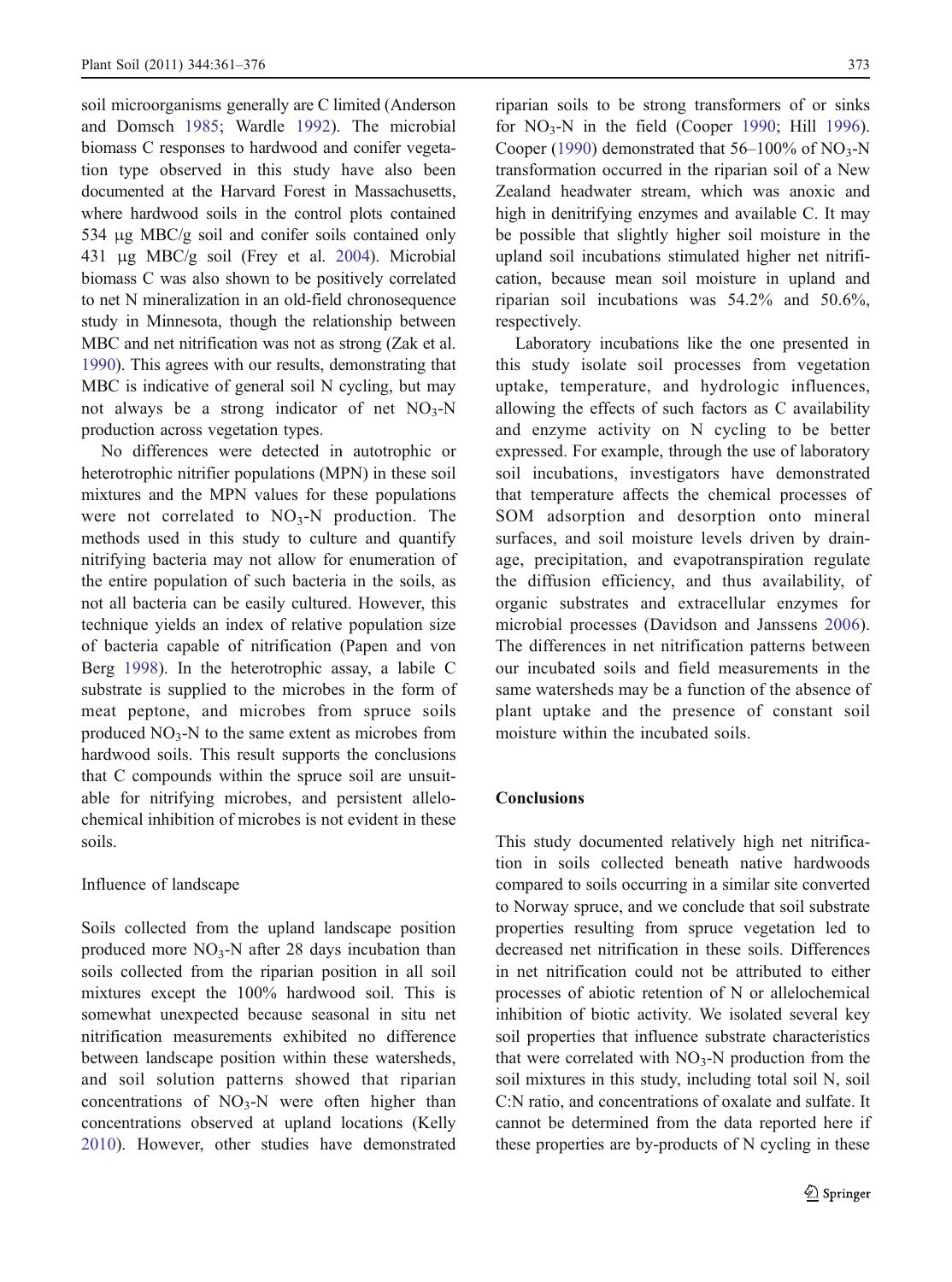<span id="page-13-0"></span>soils, or are truly factors regulating the production of  $NO<sub>3</sub>-N$ .

Results of this study show that establishment of a spruce monoculture at the FEF significantly altered N cycling, likely depleted soil N stores, increased soil acidity, and altered soil organic matter dynamics, thus leading to low net nitrification. These results are useful for management activities, including forest tree species selection in areas managed to minimize N export to aquatic systems, such as in riparian-zone restoration efforts. However, caution should be taken with respect to effects on total soil C and N storage and biogeochemistry following vegetation conversion. Additional studies should include efforts to isolate soil properties that strongly alter nitrification processes.

# References

- Aber JD (1992) Nitrogen cycling and nitrogen saturation in temperate forest ecosystems. Trends Ecol Evol 7:220– 223
- Adams MB, Edwards PJ, Kochenderfer JN, Wood F (2003) Fifty years of watershed research on the Fernow Experimental Forest, WV: effects of forest management and air pollution in hardwood forests. In: Renard KG, McElroy SA, Gburek WJ, Canfield HE, Scott RL (eds) First interagency conference on research in the watersheds. USDA-ARS, Benson, pp 391–396
- Anderson JPE, Domsch KE (1978) Mineralization of bacteria and fungi in chloroform-fumigated soils. Soil Biol Biochem 10(3):207–213
- Anderson JEP, Domsch KE (1985) Determination of ecophysiological maintenance carbon requirements of soil microorganisms in a dormant state. Biol Fertil Soils 1:81–89
- Bengtsson G, Bengtson P, Mansson KF (2003) Gross nitrogen mineralization-, immobilization-, and nitrification rates as a function of soil C/N ratio and microbial activity. Soil Biol Biochem 35(1):143–154
- Blum U, Worsham AD, King LD, Gerig TM (1994) Use of water and EDTA extractions to estimate available (free and reversibly bound) phenolic acids in Cecil soils. J Chem Ecol 20:341–359
- Bohlen PJ, Groffman PM, Driscoll CT, Fahey TJ, Siccama TG (2001) Plant-soil-microbial interactions in a northern hardwood forest. Ecology 82(4):965–978
- Bradbury NJ, Whitmore AP, Hart PBS, Jenkinson DS (1993) Modelling the fate of nitrogen in crop and soil in the years following application of 15N-labelled fertilizer to winter wheat. J Agric Sci 121:363–379
- Brar SS, Giddens J (1968) Inhibition of nitrification in Bladen Grassland soil. Soil Sci Soc Am J 32:821–823
- Carlyle JC, Lowther JR, Smethurst PJ, Nambiar EKS (1990) Influence of chemical properties on nitrogen mineralization and nitrification in podzolized sands. Implications for forest management. Aust J Soil Res 28:981–1000
- 
- Carter MR (1993) Soil sampling and methods of analysis. Canadian Society of Soil Science. Lewis
- Chao TT, Harward ME, Fang SC (1964) Iron or aluminum coatings in relation to sulfate adsorption characteristics of soils. Soil Sci Soc Am Proc 28:632–635
- Chapela IH, Osher LJ, Horton TR, Henn MR (2001) Ectomycorrhizal fungi introduced with exotic pine plantations induce soil carbon depletion. Soil Biol Biochem 33:1733– 1740
- Christ MJ, Peterjohn WT, Cumming JR, Adams MB (2002) Nitrification potentials and landscape, soil and vegetation characteristics in two Central Appalachian watersheds differing in NO<sub>3</sub><sup>-</sup> export. For Ecol Manag 159:145–158
- Christenson LM, Lovett GM, Weathers KC, Arthur MA (2009) The influence of tree species, nitrogen fertilization, and soil C to N ratio on gross soil nitrogen transformations. Soil Sci Soc Am J 73(2):638–646
- Christopher SF, Mitchell MJ, McHale MR, Boyer EW, Burns DA, Kendall C (2008) Factors controlling nitrogen release from two forested catchments with contrasting hydrochemical responses. Hydrol Process 22:46–62
- Cooper BA (1990) Nitrate depletion in the riparian zone and stream channel of a small headwater catchment. Hydrobiol 202(1–2):13–26
- Curiale M (2009) MPN Calculator; Build 23. <[http://members.](http://members.ync.net/mcuriale/mpn/) [ync.net/mcuriale/mpn/](http://members.ync.net/mcuriale/mpn/)>
- Davidson EA, Janssens IA (2006) Temperature sensitivity of soil carbon decomposition and feedbacks to climate change. Nature 440:165–174
- De Boer W, Kowalchuk GA (2001) Nitrification in acid soils: micro-organisms and mechanisms. Soil Biol Biochem 33 (7–8):853–866
- De Boer W, Laanbroek HJ (1989) Ureolytic nitrification at low pH by Nitrospira spec. Arch Microbiol 152:178–181
- Drury CF, Beauchamp EG (1991) Ammonium fixation, release, nitrification, and immobilization in high- and low-fixing soils. Soil Sci Soc Am J 55(1):125–129
- Fenn ME, Poth MA, Aber JD, Baron JS, Bormann BT, Lemly AD, McNulty SG, Ryan DF, Stottlemyer R (1998) Nitrogen excess in North American ecosystems: predisposing factors, ecosystem responses, and management strategies. Ecol Applic 8(3):706–733
- Fitzhugh RD, Lovett GM, Venterea RT (2003) Biotic and abiotic immobilization of ammonium, nitrite, and nitrate in soils developed under different tree species in the Catskill Mountains, New York, USA. Glob Chang Biol 9:1591–1601
- Frey SD, Knorr M, Parrent JL, Simpson RT (2004) Chronic nitrogen enrichment affects the structure and function of the soil microbial community in temperate hardwood and pine forests. For Ecol Manag 196(1):159–171
- Gilliam FS, Yurish BM, Adams MB (2001) Temporal and spatial variation of nitrogen transformations in nitrogensaturated soils of a central Appalachian hardwood forest. Can J For Res 31:1768–1785
- Goodale CL, Aber JD (2001) The long-term effects of land-use history on nitrogen cycling in northern hardwood forests. Ecol Appl 11(1):253–267
- Gundersen P, Callesen I, de Vries W (1998) Nitrate leaching in forest ecosystems is related to forest floor C/N ratios. Environ Pollut 102(1,1):402–407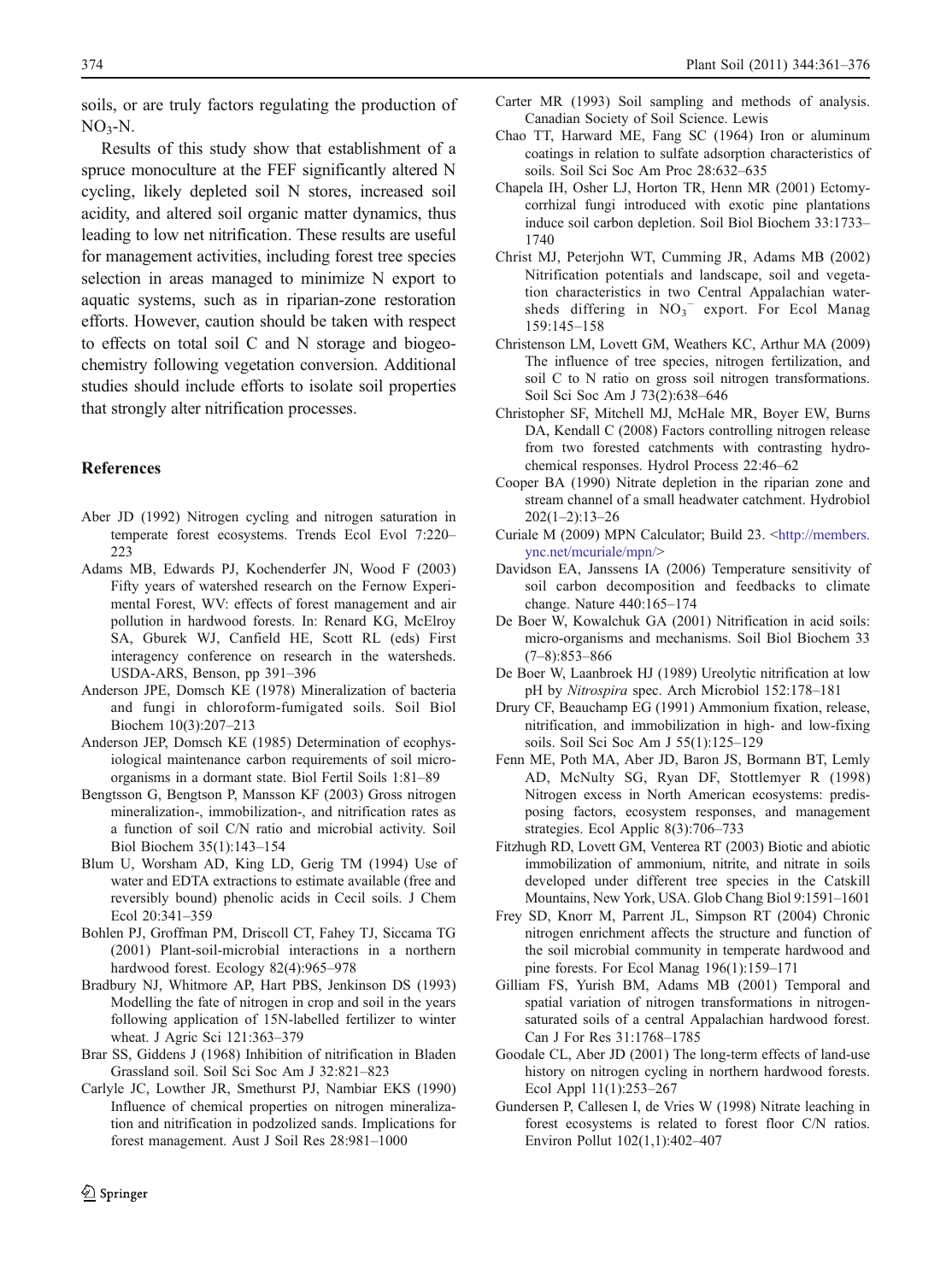- <span id="page-14-0"></span>Gundersen P, Schmidt IK, Raulund-Rasumssen K (2006) Leaching of nitrate from temperate forests- effects of air pollution and forest management. Environ Rev 14:1–57
- Guo LB, Gifford RM (2002) Soil carbon stocks and land use change: a meta analysis. Glob Chang Biol 8(4):345–360
- Hendershot WH, Lalande H, Duquette M (1984) Soil reaction and exchangeable acidity: In: Carter (ed) Soil sampling and methods of analysis. Canadian Society of Soil Science, pp 142–145
- Hill AR (1996) Nitrate removal in stream riparian zones. J Environ Qual 25:743–755
- Huang Y, Zou J, Zheng X, Wang Y, Xu X (2004) Nitrous oxide emissions as influenced by amendment of plant residues with different C:N ratios. Soil Biol Biochem 36(6):973– 981
- Hurley MA, Roscoe ME (1983) Automated statistical analysis of microbial enumeration by dilution series. J Appl Bacteriol 55:159–164
- Janssen BH (1996) Nitrogen mineralization in relation to C/N ratio and decomposability of organic materials. Plant Soil 181:39–45
- Johansson MB (1995) The chemical composition of needle and leaf litter from Scots pine, Norway spruce and white birch in Scandinavian forests. Forestry 68(1):49–62
- Johnson DW, Cole DW (1980) Anion mobility in soils: relevance to nutrient transport from forest ecosystems. Environ Int 3(1):79–90
- Jones DL (1998) Organic acids in the rhizosphere—a critical review. Plant Soil 205(1):25–44
- Joye SB, Hollibaugh JT (1995) Influence of sulfide inhibition of nitrification of nitrogen regeneration in sediments. Science 270(5236):623–625
- Kasel S, Bennett LT (2007) Land-use history, forest conversion, and soil organic carbon in pine plantations and native forests of south eastern Australia. Geoderma 137(3– 4):401–413
- Kelly CN (2010) Carbon and nitrogen cycling in watersheds of contrasting vegetation types in the Fernow Experimental Forest, West Virginia. Dissertation, Virginia Polytechnic Institute and State University
- Klugh KR, Cumming JR (2007) Variations in organic acid exudation and aluminum resistance among arbuscular mycorrhizal species colonizing Liriodendron tulipifera. Tree Physiol 27:1103–1112
- Klugh-Stewart KR, Cumming JR (2009) Organic acid exudation by mycorhhizal Andropogon virinicus L. (broomsedge) roots in response to aluminum. Soil Biol Biochem 41(2):367–373
- Kochian LV, Hoekenga OA, Pineros MA (2004) How do crop plants tolerate acid soils? Mechanisms of aluminum tolerance and phosphorus efficiency. Annu Rev Plant Biol 55:459–493
- Lovett GM, Weathers KC, Arthur MA (2002) Control of nitrogen losses from forested watersheds by soil carbon: nitrogen ratio and tree species composition. Ecosystems 5 (7):712–718
- Lugo AE, Brown S (1993) Management of tropical soils as sinks or sources of atmospheric carbon. Plant Soil 149  $(1)$  $.27-41$
- Ma JF (2000) Role of organic acids in detoxification of aluminum in higher plants. Plant Cell Physiol 41(4):383–390
- Melillo JM, Naimen RJ, Aber JD, Eschleman KN (1983) The influence of substrate quality and stream size on wood decomposition dynamics. Oecologia 58(3):281–285
- Nodvin SC, Driscoll CT, Likens GE (1986) The effect of pH on sulfate adsorption by a forest soil. Soil Sci 142(2):69–75
- Nodvin SC, Driscoll CT, Likens GE (1988) Soil processes and sulfate loss at the Hubbard Brook Experimental Forest. Biogeochem 5(2):185–199
- Ombodi A, Miyoshi S, Saigusa M (1999) Effects of band applications of polyolefin-coated fertilizers on the nitrate and oxalate content in spinach. Tohoku J Agric Res 49(3– 4):101–109
- Paavolainen L, Kitunen V, Smolander A (1998) Inhibition of nitrification in forest soil by monoterpenes. Plant Soil 205:147–154
- Papen H, von Berg R (1998) A Most Probable Number method (MPN) for the estimation of cell numbers of heterotrophic nitrifying bacteria in soil. Plant Soil 199(1):123–130
- Pella E, Colombo B (1973) Study of carbon, hydrogen and nitrogen determination by combustion-gas chromatography. Mikrochim Acta (Wein) 61(5):697–719
- Peterjohn WP, Foster CJ, Christ MJ, Adams MB (1999) Patterns of nitrogen availability within a forested watershed exhibiting symptoms of nitrogen saturation. For Ecol Manag 119:247–257
- Pineros MA, Magalhaes JV, Carvalho Alves VM, Kochian LV (2002) The physiology and biophysics of an aluminum tolerance mechanism based on root citrate exudation in maize. Plant Physiol 129:1194–1206
- Read DJ, Perez-Moreno J (2003) Mycorrhizas and nutrient cycling in ecosystems—a journey towards relevance. New Phytol 157:475–492
- Robertson GP (1982) Nitrification in forested ecosystems. Philos Trans R Soc Lond 296(1082):445–457
- Robertson GP, Vitousek PM (1981) Nitrification potentials and secondary succession. Ecology 62(2):376–386
- Ross DS, Lawrence GB, Fredriksen F (2004) Mineralization and nitrification patterns at eight northeastern USA forested research sites. For Ecol Manag 188(1–3):317–335
- Sahrawat KL (1980) Nitrogen mineralization in acid sulfate soils. Plant Soil 57(1):143–146
- Schmidt EL, Belser LW (1994) Autotrophic nitrifying bacteria. Methods of soil analysis, part 2. Microbiological and biochemical properties. Soil Sci Soc Am, Madison
- Schmidt SK, Lipson DA, Ley RE, Fisk MC, West AE (2004) Impacts of chronic nitrogen additions vary seasonally and by microbial functional group in tundra soils. Biogeochem 69(1):1–17
- Soil Survey Staff, Natural Resources Conservation Service, United States Department of Agriculture (2010) Web Soil Survey. Available online at [http://websoilsurvey.nrcs.usda.](http://websoilsurvey.nrcs.usda.gov/accessed) [gov/accessed](http://websoilsurvey.nrcs.usda.gov/accessed) [2/10/2010]
- Spaccini R, Piccolo A, Conte P, Haberhauer G, Gerzabek MH (2002) Increased soil organic carbon sequestration through hydrophobic protection by humic substances. Soil Biol Biochem 34:1839–1851
- Ste-Marie C, Pare D (1999) Soil, pH and N availability effects on net nitrification in the forest floors of a range of boreal forest stands. Soil Biol Biochem 31:1579–1589
- Straker CJ (1996) Ericoid mycorrhiza: ecological and host specificity. Mycorrhiza 6:215–225